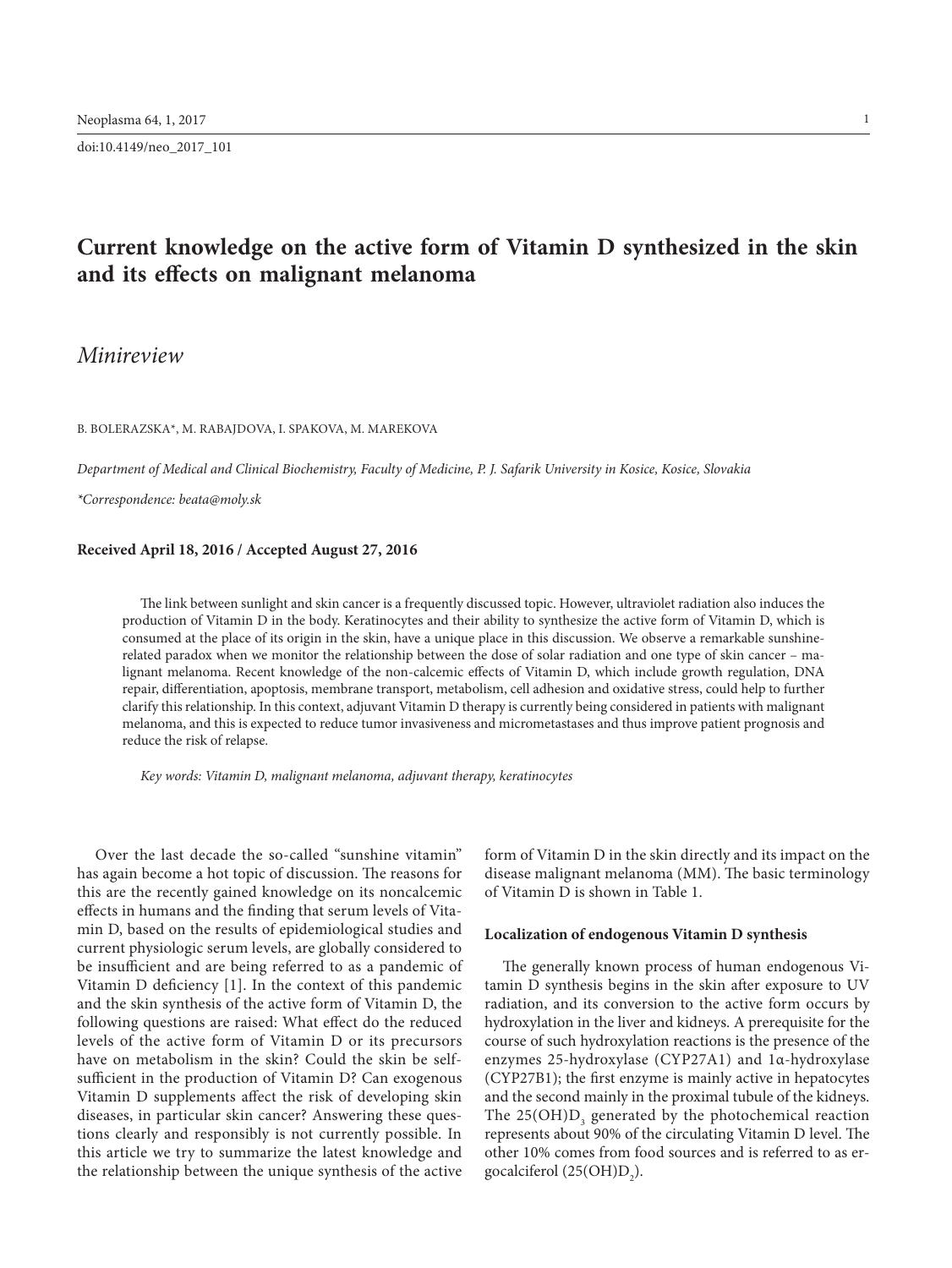| Ergocalciferol  | Vitamin D.               |                                          | Plant origin                                                                                                                                                                       |
|-----------------|--------------------------|------------------------------------------|------------------------------------------------------------------------------------------------------------------------------------------------------------------------------------|
| Cholecalciferol | Vitamin D.               |                                          | Animal origin Produced in human skin                                                                                                                                               |
|                 | 25-hydroxyVitamin D      | 25(OH)D                                  | Designation does not identify the origin. If desired, the origin is indicated by a number in the<br>lower index. This figure is not related to the number of hydroxyl groups (OH). |
| Ercalcidiol     | 25-hydroxyVitamin D      | 25(OH)D                                  | Predominant circulating form of Vitamin D.                                                                                                                                         |
| Calcidiol       | 25-hydroxyVitamin D.     | 25(OH)D                                  | Predominant circulating form of Vitamin D.                                                                                                                                         |
|                 | 1,25-dihydroxyVitamin D  | $1,25(OH)$ <sub>D</sub>                  | As in $25(OH)D$                                                                                                                                                                    |
| Ercalcitriol    | 1,25-dihydroxyVitamin D. | $1,25(OH)$ <sub>,</sub> $D_$             | Active form of Vitamin D, Short biological half-life in circulation                                                                                                                |
| Calcitriol      | 1,25-dihydroxyVitamin D. | $1,25(OH)$ <sub>,</sub> $D$ <sub>,</sub> | Active form of Vitamin D. Short half-life in circulation                                                                                                                           |
|                 |                          |                                          |                                                                                                                                                                                    |

**Table 1. The basic terminology of Vitamin D**

Less well known is the fact that this synthesis also runs simultaneously and in its entirety in keratinocytes, which are the only human cells with the enzymes needed for the full course of the synthesis from pro-vitamin Vitamin D (7-dehydrocholesterol) to its active form (calcitriol,  $1,25(OH)_{2}D_{3}$ ) (Figure 1). Similarly, the significance and function of the active Vitamin D formed in this way is less clear [2]. Upon learning these facts, efforts have been made to assess how much active Vitamin D  $(1,25(OH)_2D_3)$  the skin is able to synthesize.

Extra-renal synthesis of  $1,25(OH)$ <sub>2</sub>D has been repeatedly demonstrated in anephric humans [3]. At present it is not yet clear how much of the  $1,25(OH)$ <sub>2</sub>D<sub>3</sub> is produced by the epidermis and actually enters into circulation. Experiments for these purposes measured the production of the active form of Vitamin D in the skin of pigs without kidneys and evaluated the extent to which this participates in the total production of  $1,25(OH)_{2}D_{3}$  in systemic circulation in the basal state and after supplementation with precursors of the active form of



**Figure 1. Skin synthesis of Vitamin D. The stratum basale and spinosum skin layers have the greatest potential for the production of Vitamin D, as they**  contain the highest concentration of 7-dehydrocholesterol (7-DHC, pro-Vitamin D<sub>3</sub>). The effects of ultraviolet radiation lead to the splitting of the B**ring between the 9 and 10 carbon (s-cis conformation), producing a less favorable form of cis-previtamin-D3 (PreD3 , pre-cholecalciferol). Subsequent rotation around the 5th and 6th atoms gives rise to the thermodynamically more stable s-trans conformation (cholecalciferol, Vitamin D3). Hydroxyla**tion in the liver then produces 25-hydroxyVitamin D<sub>3</sub> (25(OH)D<sub>3</sub>, calcifediol), which is then hydroxylated in the kidney to 1,25-dihydroxyVitamin D<sub>3</sub>  $(1,25(OH),D_s$ , Calcitriol, the active form of Vitamin D). The only cells in the human body to contain the complete enzymatic machinery for the synthesis **of the active form of Vitamin D are keratinocytes (edited by Reichrath J et al. [126]).**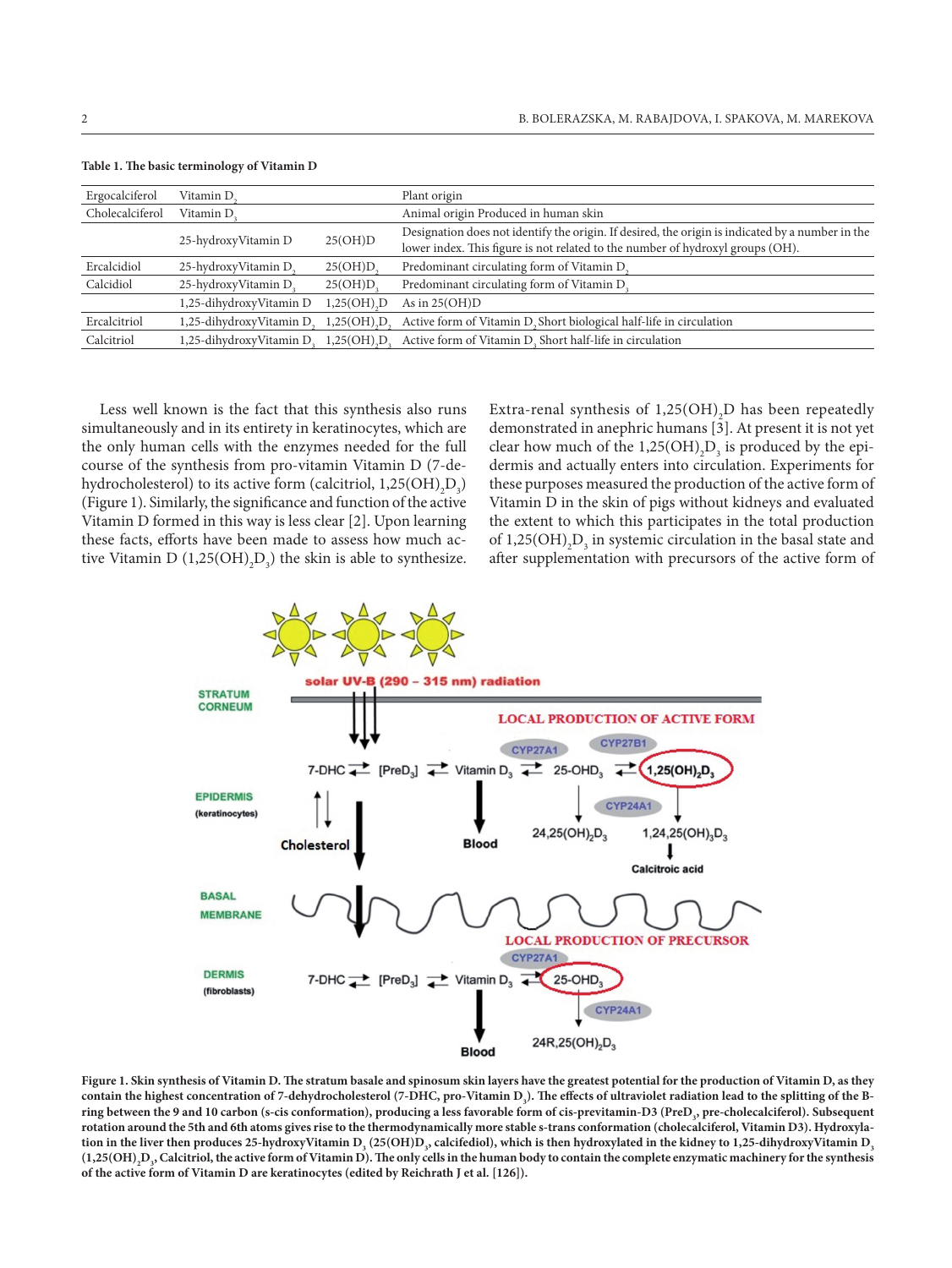Vitamin D. It was shown that only a minimal amount of the Vitamin D in systemic circulation was formed by the skin in the active form under normal conditions, but in anephric animals this proportion is increased [4]. UVB – triggered synthesis of calcitriol in human skin was demonstrated for the first time *in vivo* only in 2003 [5]. This means that 25(OH)D of photochemical origin, although predominant in systemic circulation, is not completely released from the skin, but a certain fraction is subjected to progressive hydroxylation directly in the keratinocytes. Fibroblasts in the skin can be a natural donor of precursors of the active form of Vitamin D, because they produce one of the necessary enzymes, 25-hydroxylase (CYP27A1), but not the other, 1α-hydroxylase (CYP27B1) [6]. The cutaneous synthesis of calcitriol  $(1,25(OH)_2D_3)$  is attributed to the effect of intracrine and/or autocrine on the keratinocytes themselves and paracrine on the adjacent cells, which may be melanocytes or malignant melanoma cells [7].

In the blood, the precursor of the active form (25(OH) D) is almost completely bound to the Vitamin D binding protein (VDBP); only about 0.3% is free [8]. The result of this is that keratinocytes cannot utilize precursors of the active form of Vitamin D in systemic circulation and are almost entirely dependent on their own synthesis. The absence of blood supply to the epidermis also contributes to this lower utilization. Similarly, only 0.4% of the active form of Vitamin D in systemic circulation is in its free form [9]. According to the "free hormone hypothesis", it is generally accepted that it is only the free  $1,25(OH)_{2}D_{3}$ , not the total amount, that controls the genomic process in keratinocytes [10]. However, its concentration in systemic circulation is far too low to induce the effects of the hormone mediated by the Vitamin D receptor (VDR) in the skin, although keratinocytes possess the VDR [11,12]. This is probably one of the reasons why concentrations of Vitamin D that are too high can affect metabolic processes in the skin (for example the inhibition of proliferation; stimulation of differentiation, including formation of the permeability barrier; promotion of innate immunity; and promotion of the hair follicle cycle [13], including carcinogenesis [14].

# **General biological effects of Vitamin D in the context of malignant melanoma**

The general biological effects of Vitamin D in the context of cancer, malignant melanoma in particular, may occur at the tumor location and by passing into systemic circulation may also affect a tumor's ability to form micrometastases. The remote and local effects of Vitamin D are mainly mediated by the VDR. This is a predominantly nuclear protein which binds the active form of Vitamin D with high affinity and specificity and in turn regulates the transcription of many genes:  $1,\!25({\rm OH})_{\rm 2} {\rm D}$  may regulate at least 3000 genes in the human genome [15]. In addition, the sensitivity of melanoma to

added 1,25-dihydroxyVitamin D3 seems to correlate with the stimulation of gene expression. For example, MeWo and SK Mel-28 melanomas were found to be sensitive to 1,25-dihydroxyVitamin D3, which also resulted in altered expression of Vitamin D-related genes. In other melanomas, such as SK Mel 5 and SK Mel 25, treatment with 1,25-dihydroxyVitamin D3 failed to induce expression of the genes and inhibition of cell growth [16].

Modulation of the target genes is carried out after the binding of calcitriol to the VDR. Interaction of the RXR (Retinoid X receptor) to the ligand-binding domain on the VDR, the structurally conserved DNA part, is necessary for the formation of this bond. A complex consisting of the VDR, RXR and calcitriol is ready for binding to Vitamin D responsive elements (VDREs), regions on the DNA at various distances from the transcription start site of the gene being regulated [17]. The highest expression of this receptor has been reported in metabolically active tissues, such as the skin, intestine, kidney and thyroid. It is also expressed in tumor tissues [18]. Based on an immune-histochemical analysis of skin tissues, it was proven that expression of the VDR decreases in the following order: normal skin > melanocytic nevi > non-metastatic melanoma = metastatic melanoma. Likewise VDR expression decreases with increasing progression of the tumor stage [19]. This receptor is also exprimated by keratinocytes to make it possible to respond to their own product – the active form of Vitamin D. Moreover, we also know that the non-genomic actions of  $1,25(OH)_{2}D_{3}$  lead to the activation of many signaling molecules, such as phospholipase C, phospholipase A2 (PLA2), phosphatidylinositol-3 kinase (PI3K) and p21ras, and the rapid generation of second messengers (Ca2+, cyclic AMP, fatty acids and 3-phosphoinositides, such as phosphatidylinositol 3,4,5 trisphosphate), accompanied by the activation of protein kinases, such as protein kinase A, src, mitogen-activated protein (MAP) kinases, protein kinase C(PKC) and Ca2+-calmodulin kinase II [20, 21, 22, 23, 24].

The most important mediated biological anti-cancer effects of  $1,25(OH)_{2}D_{3}$  include the induction of cell-cycle arrest, stimulation of apoptosis and inhibition of metastasis and angiogenesis [25]. The major antiproliferative effect of  $1,25(OH)$ <sub>2</sub>D<sub>3</sub> is based on blocking the G1 phase of the cell cycle [26]. The up-regulation of p21 and p27 principally mediate G1 cell-cycle arrest, but in addition  $1,25(OH)_{2}D_{3}$  has also been shown to mediate G2/M cell-cycle arrest in a number of cancer cell lines [27, 28]. In general, Vitamin D can the affect cell cycle in several ways, for example, through expression of the cyclins D1E and A, the kinases CDK 2, 4 and 6 [29], and the proteins *Myc*, *Fos*, *Jun*; In addition, it can up regulate insulin-like growth factor binding protein-3 (IGFBP3) [30], decreate and degradate prostaglandins [31] and influence the phosphorylation of retinoblastoma protein [29]. VDR loss or loss of the ability to form  $1,25(OH)_{2}D_{3}$  (CYP27B1 mutations/ deletions) indirectly confirm the effects of Vitamin D, which in skin results in disruption of the epidermal differentiation process (in the epidermis), resulting in hyperproliferation of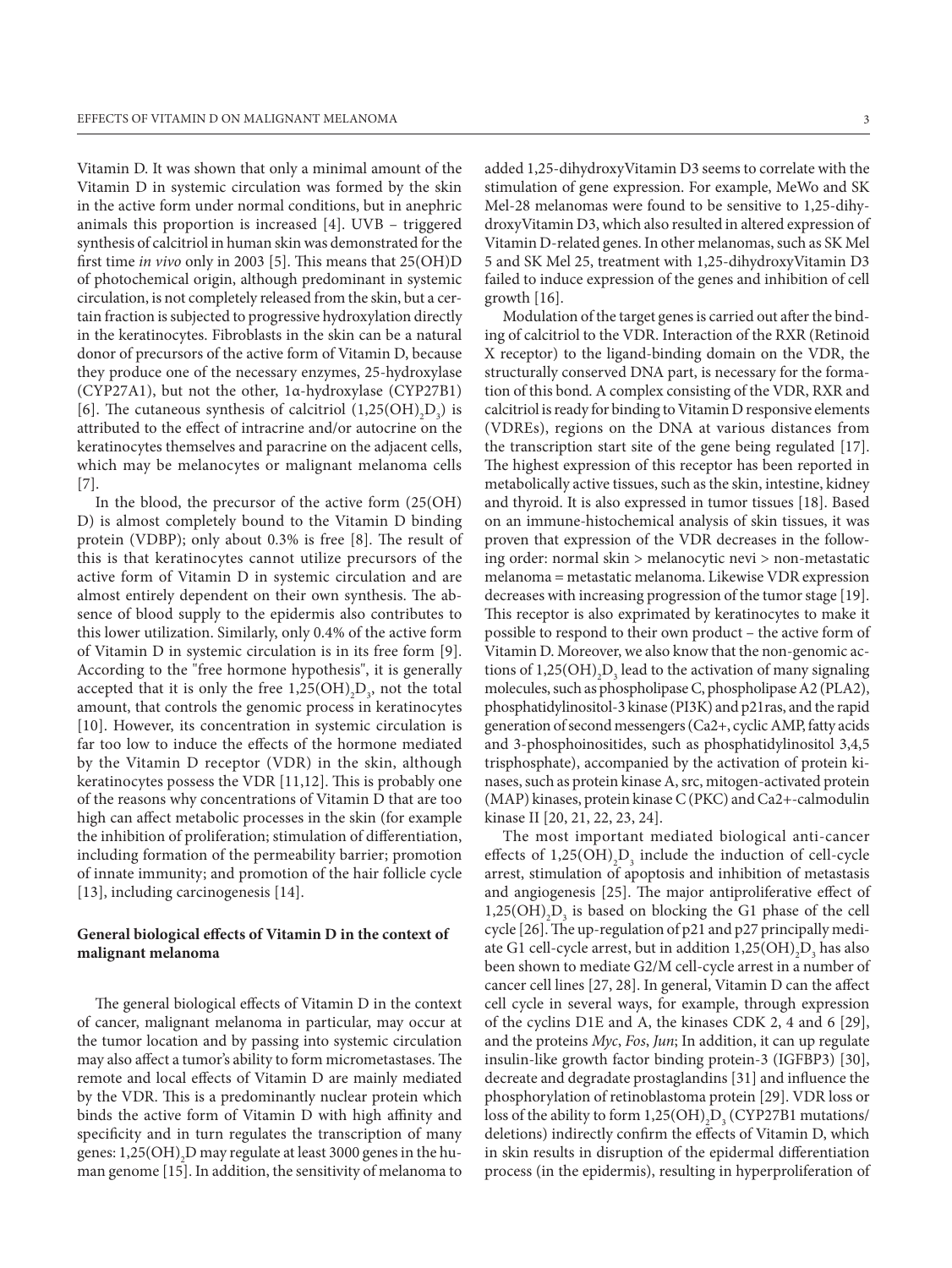the basal layer. These findings have been proven in a relatively short period [32].

In the development of malignant melanoma the inflammatory reaction, which most often results in response to ongoing tumorigenesis or after exposure to UV radiation, plays an important role. Cancer-related inflammation is in general characterized by the presence of inflammatory cells at tumor sites and over expression of inflammatory mediators, such as cytokines, chemokines, prostaglandins (PGs) and reactive oxygen and nitrogen species, in tumor tissue [33, 34]. Calcitriol affects the PG pathway in general by three separate mechanisms: decreasing COX-2 expression, increasing 15-PDGH expression (an enzyme regarded as a physiological antagonist of COX-2) and reducing PG receptor levels [35, 36]. Promotion of tumor angiogenesis, metastasis and invasion may be due to activate angiogenic switches under the control of vascular endothelial growth factor (VGEF) by these above-mentioned mediators [37, 38]. Hypoxia significantly increases its production and it has been noted that Vitamin D is able to reduce VEGF expression during exposure to hypoxic conditions [39, 40]. Vitamin D can inhibit the expression of VEGF by cancer cells and decrease responses to VEGF by endothelial cell [39, 41]. The anti-inflammatory effects of Vitamin D can be mediated through up regulation of the expression of mitogenactivated protein kinase phosphatase-5 (MKP5), which in turn reduces the level of expression of pro-inflammatory cytokines and also their biological activity [31]. Incorrect regulation of NF-κB, a known protein complex that among other things controls DNA transcription, cytokine production and cell survival, has been repeatedly linked to cancer development, notably in the process leading from inflammation to carcinogenesis [42]. In contrast to normal cells, many cancer cells have elevated levels of active NFκB. Calcitriol is able to block NFκB activation [43], and inhibition of NF-κB activation appears to be a very promising option for anti-cancer therapies, including for melanoma [44].

Vitamin D can induce the apoptosis of cancer cells at the gene level through the inhibition of the anti-apoptotic gene Bcl-2 [45] and the induction of pro-apoptotic genes such as DAP (death-associated protein-3), CFKAR (cyspase 8 apoptosis-related cystein peptidase) and FADD (Fas-associated death domain) [46] and can actually stimulate the pro-autophagic gene beclin-1 [47]. In addition, calcitriol enhances activation of the pro-apoptotic proteins Bax and μ-calpain [48, 49, 50, 51]. The ability to activate apoptosis is definitely one of the most important functions of tumor protein p53, and disruption of this process can promote tumor progression and chemoresistance. Protein p53 serves as a regulator of the apoptotic process that can modulate key control points in both extrinsic and intrinsic pathways. It has been shown in several cancer cell lines that the mechanism of Vitamin D-induced apoptosis varies with the cell type and can be mediated by both the p53-dependent as well as independent pathways [52, 53]. The functional convergence between p53 family and VDR signaling, which occurs in the dermis, is probably an evolutionary adaptation to counterbalance the conflicting physiological requirements of Vitamin D synthesis and genome protection to protect against genotoxic insults derived from either the environment or local inflammation [54].

## **Position of Vitamin D in the tumor microenvironment of malignant melanoma**

The melanoma microenvironment includes principally the endothelium, inflammatory cells and keratinocytes. Under normal tissue homeostasis, melanocytes in the skin dwell on the basement membrane in close contact with keratinocytes, which direct their behavior and growth through an intricate system of growth factors and cell-adhesion molecules [55]. Keratinocytes are clearly involved in crosstalk with malignant melanocytes. These interactions between keratinocytes and melanocytes in relation to the local production of the active form of Vitamin D have not yet been examined in detail. Similar to keratinocytes, the autonomous local production of the active form of Vitamin D  $(1,25(OH)_2D_3)$  and also expression of the VDR [56] have also been found to occur in melanocytes. Melanoma cells are also capable of synthesizing  $1,25(OH)_{2}D_{3}$ from  $25(OH)D_3$  and expressing the VDR, and on exposure to  $1,25(OH)_{2}D_{3}$  they respond by slowing their proliferation [57]. Both types of cells lack the complete enzymatic equipment for total synthesis of Vitamin D, and therefore they are dependent on the supply of intermediates or the active product directly from their surrounding environment. Data obtained from *in vitro* experiments proved that the active form of Vitamin D (1,25(OH)<sub>2</sub>D<sub>3</sub>) was able to stimulate the maturation of melanocytes, presumably through stimulation of tyrosinase activity (a key enzyme in melanin biosynthesis) [58, 59]. It also protected the cells from apoptosis and increased expression of the VDR [60, 61].

The multistep process that leads to neoplastic transformation includes genome instability, avoiding immune attack, evading growth suppressors, enabling replicative immortality, resisting cell death, sustaining proliferative signaling (including angiogenesis), activating invasion and metastasis and deregulating cellular energetics and tumor promoting inflammation [62]. The response to inflammation is pro-oxidant, with production of reactive oxygen species (ROS) and reactive nitrogen intermediates (RNI). The result is redox dysregulation, which promotes alteration in the signaling and leads to secretion of chemokines, cytokines and prostaglandins related to the onset of neoplasia [63]. Most studies are performed *in vitro* by growing isolated melanoma cells in monocultures under conditions that cannot accurately imitate the appropriate tumor microenvironment [64]. In some, but not all melanoma cell cultures, anti-proliferative and pro-differentiative effects of Vitamin D and its precursors were demonstrated [57, 65, 66]. The active form of Vitamin D  $(1,25(OH)_{2}D_{3})$  inhibited the invasive behavior of tumor and angiogenesis in melanoma cell lines [67] and also suppressed the growth of human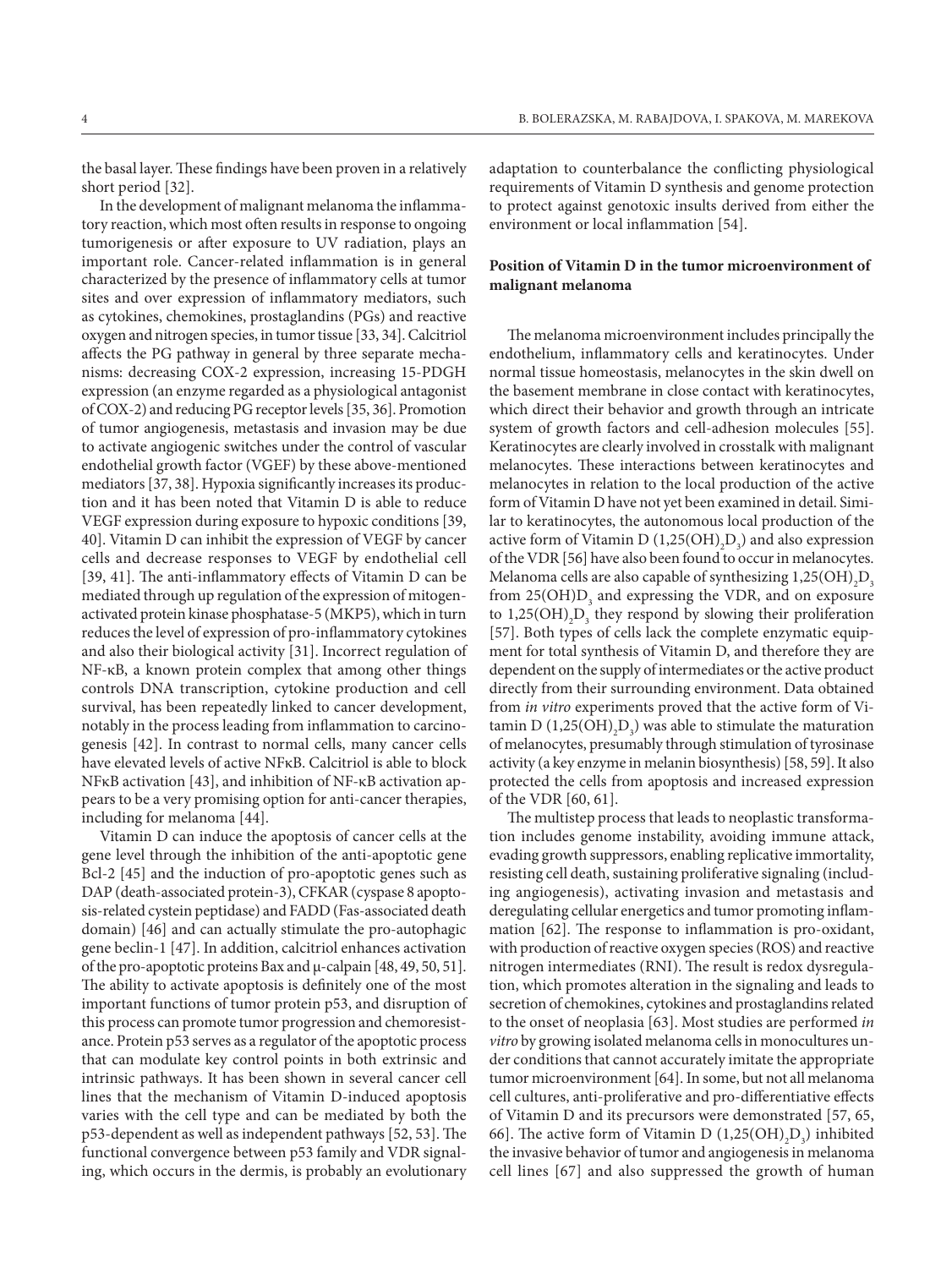melanoma transferred as xenografts to immunosuppressed mice that express the VDR. However, this did not occur in MM cell lines, which were modified to not express the VDR [68]. Subsequently, it was shown that certain melanoma cell lines were resistant to the effects of Vitamin D. These cell lines exhibited a decreased expression of mRNA for the gene encoding the VDR or increased activity of the enzyme 24-hydroxylase (CYP24A1), which is an enzyme regulating excess of Vitamin D [56, 66, 69]. Melanoma cell activity is, in addition to other factors, dependent on the activity of tumor-infiltrating inflammatory cells and fibroblasts. The melanoma cells are able to influence the differentiation pattern of keratinocytes by production of FGF-2, VEGE A, IL-8, and CXCL-1. The reciprocal activity of keratinocytes to melanoma cells needs further research [70]. The potential role of melanoma cell-activated keratinocytes on tumor biology, including metastasation, should be verified [70].

A long time ago it was assumed that mortality due to cancer could be reduced by mild unprotected exposure to UV radiation, or by oral substitution of Vitamin D3 [71]. Exposure to ultraviolet light results in augmented IL-1, IL-6, IL-8 and TNF-α production by human keratinocytes [72, 73]. Topical application of 1,25(OH)3D3 to the UV-irradiated skin of a human subject reduced the "sunburn cells" numbers [74]. The term "sunburn cells" is used for apoptotic keratinocytes with a pyknotic nucleus and eosinophilic cytoplasm [75]. One of the demonstrated abilities of Vitamin D is optimization of DNA repair, which protects against UV-induced mutations, the most common cause of skin cancer in humans. A number of epidemiological studies have shown a link between Vitamin D status and different types of cancers [76, 77], and some of them have confirmed this hypothesis, showing the protective effect of Vitamin D against progression and overall mortality in a large group of different cancer types [78]. Interestingly, since UV exposure is the main risk factor for melanoma, Vitamin D synthesis associated with UV exposure may also serve as a protective factor [79, 80].

#### **Behind all this hides the Sun**

Life on Earth originated in harmony with the Sun, and therefore Vitamin D should be considered as one of the oldest hormones evolutionarily. It is photosynthesized in all forms of life, from phytoplankton (750 million years ago) to mammals. While Vitamin D's role in calcium and bone metabolism makes it clear why terrestrial animals need it, it is less clear why marine and fresh water invertebrates and plants generate Vitamin D [81]. UV light from sun exposure has several well-known effects in the skin: UVA induces DNA damage through increasing the level of reactive oxygen species (ROS), but importantly UVB light also catalyzes the conversion of 7-dehydrocholesterol to 25(OH)-D and even induces the expression of VDR. VDR probably represent an adaptation of the skin to UV exposure, coupling the paramount importance of initiating  $1,25(OH)_{2}D_{3}$  synthesis with protection of cell and

tissue integrity [82]. Thus, VDR actions are able to maximize UV-initiated synthesis of  $1,25(OH)_{2}D_{3}$ , whilst controlling the extent of local inflammation that can result from sun exposure. Inflamed tissues contain more ROS, which in turn can damage DNA and prevent the proper function of DNA-repair machinery. Also, the induction of cytokines and growth factors associated with inflammation act to increase the proliferative potential of the cells. The above-mentioned NF-κB – a key mediator of inflammation – and the VDR attenuate this process by negatively regulating NF-κB signaling [83]. The normally protective role of inflammation that occurs under other conditions is lost through VDR-mediated suppression, but it is compensated for by the induction of a cohort of antimicrobial and antifungal genes. The induction of antimicrobials not only prevents infection in damaged tissue but can be cytotoxic for cells with increased levels of anion phospholipids within their membranes, a common feature of transformed cells [84]. The effects of  $1,25(OH)_{2}D_{3}$  have been expanded to include its impact on nucleotide excision repair (NER), the main system of DNA repair, which is induced after exposure to ultraviolet light. Recognition of the damage with the help of specific ("Damage Sensing") proteins leads to the removal of the short, single-stranded DNA segment that contains the lesion. Then, as part of the NER mechanism, the synthesis of a complementary strand of DNA and ligation follow [85]. It is likely that  $1,\!25({\rm OH})_2{\rm D}_3$  can stimulate NER, leading to more efficient removal of carcinogenic UV-induced photoproducts and other lesions involved in skin cancer transformation [86]. In *in vivo* studies in hairless mice (Skh: HR1) with skin cancer induced by UV radiation, topical treatment with  $1,25(OH)_{2}D_{3}$ post-exposure appeared to reduce the amount of DNA damage as measured by the number of cyclobutane pyrimidine dimers (CPDs) formed [87]. A proposal to implement individualized administration of Vitamin D based on the analysis of the NER system for the purpose of prevention/treatment of skin cancers in today's world of personalized medicine has also emerged in this area. It has been noted by Pawlovska et al. (2016) and is based on isolation of keratinocytes from an individual and subsequent analyzing of the NER system (functional assay), on the basis of which the dosage of Vitamin D3 supplementation would be determined [86]. UV radiation also causes degradation of generated Vitamin D, and therefore it has a regulatory effect on its creation while almost completely eliminating the possibility of a Vitamin D overdose caused by sun exposure [88]. The mere formation of Vitamin D is influenced by numerous internal ([e.g.](https://en.wiktionary.org/wiki/e.g.) skin thickness with its associated quantity of precursor, ethnicity, congenital enzyme activity) and external factors [\(e.g.](https://en.wiktionary.org/wiki/e.g.) way of dressing, geographic location, number of sunny days a year), but UV rays have the most significant impact on its creation, namely by photodegradation [89].

The most widespread current hypothesis on the origin of malignant melanoma (MM) is its development as a result of sunburning in people who spend the vast majority of time indoors, and who during a holiday are subjected to excessive sun exposure [90, 91, 92, 93]. This results in local damage to DNA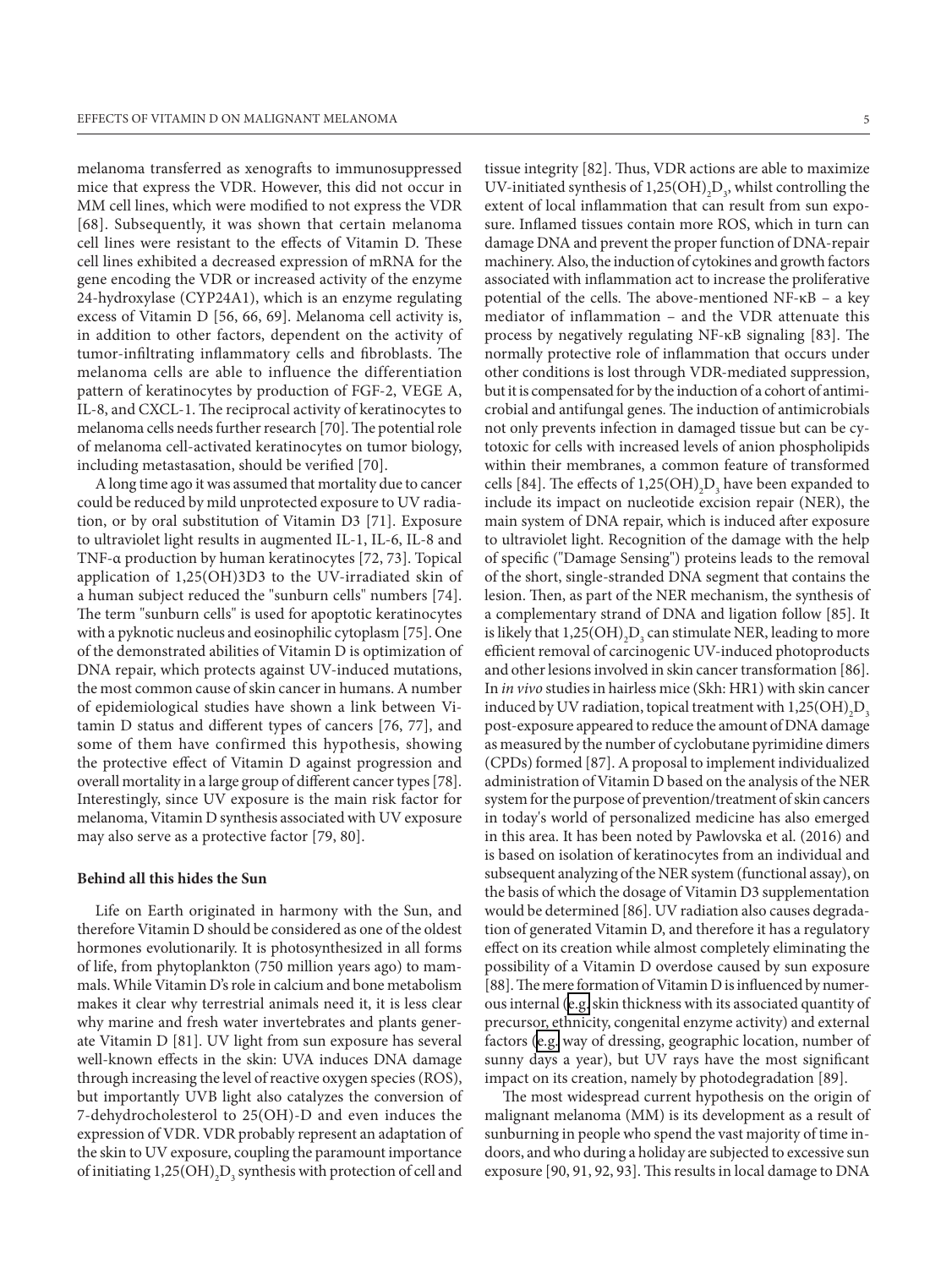and immunosuppression, which leads to an increased risk of malignant melanoma after some time on the intermittently covered parts of the body [94, 95]. A rising incidence of malignant melanoma is being continuously recorded globally, but this trend seems to be closely related to screening campaigns in the interests of public health, and their implementation has contributed to an artificial increase in the incidence of the disease in many countries. This means that changes in behavior towards sunlight are not one of the main causes of the increased incidence. Another argument that weakens the harmful effect of UV light in connection with malignant melanoma is that melanoma is a tumor that behaves similarly within similar ethnic groups worldwide, despite the varying intensity of UV radiation. The anticipated reduction in the average age of onset of the disease has not occurred and no changes have been recorded even in the most common localizations of malignant melanoma [96].

The incidence of MM on skin intermittently exposed to sunlight is significantly less common in people who work outdoors than in people working indoors [97]. This finding may mean a lower probability of sunburn in humans who are often exposed to the sun, but an alternative hypothesis is that these people are less likely to be Vitamin D deficient. Another aspect being considered is the different pathogenesis of melanomas which occur in people with a higher risk of actinic skin damage (skin phototype). In 2010 an extensive study was conducted in the UK whose results showed a more frequent occurrence of malignant melanoma in phenotypes with a tendency to sunburn and confirmed skin burning before the age of 20 [93]. In contrast, another current hypothesis regarding malignant melanoma is risk reduction due to photoadaptation after periodic exposure to solar radiation, which simultaneously increases the synthesis of Vitamin D. Some data even indicate a possible photoprotective effect of Vitamin D itself [54, 74, 98]. Vitamin D could be a mediator through which sunburn results in systemic immunosuppression [98]. Vitamin D was found to cause a reduction in UVA-induced skin damage and also a reduction in UV-induced immunosuppression in studies performed on mice models *in vitro* and also on human skin [99]. These effects of Vitamin D were also demonstrated when Vitamin D analogues were applied topically to irradiated skin [74].

In 2005, a study was published which monitored the presence of elastosis (dermal post-solar skin damage) in samples of malignant melanoma. The results indicated that the presence of dermal damage to the skin in the excision of malignant melanoma meant a better prognosis for the patient [100]. One explanation for this finding is that chronic sun damage can cause a less aggressive form of malignant melanoma. Another possible explanation is that the presence of higher levels of Vitamin D in individuals exposed to the sun more often can protect against the formation of relapse, even in terms of the link between UV radiation and the etiology of this disease [101].

Thus, if we assume that the anti-proliferative effect of Vitamin D is important for modifying the development of the disease in patients with malignant melanoma, the patient's prognosis would be favorable in countries with a higher intensity of solar radiation compared to countries where it is lower. The reality is that the prospects for patients diagnosed in Australia are better than those who were diagnosed in the UK. Both populations are genetically similar, because the Australian population is largely British in origin [102]. An extensive retrospective study of data from 1993 to 2003 comparing the 5-year survival of patients in Yorkshire, in the UK, (n=4170) and New South Wales, in Australia, (n=30 520) showed a relatively lower risk of death in New South Wales. This was attributed in particular to the more frequent occurrence of thinner tumor types (tumors with thickness < or = 1 mm) according to the Breslow classification in this area, which is due to the detection of tumors at an earlier stage. At the same time, Australian patients had higher average values of Vitamin D [103]. Analysis of patient data purely from the United Kingdom has shown that higher serum concentrations of 25-hydroxyVitamin D at the time of diagnosis are more frequent in thinner tumor types. The conclusions of these two studies was that the difference between these countries was based on different tumor thickness according to Breslow at the time of diagnosis, and the thickness was associated with the serum level of Vitamin D [104]. Comparing two groups with a similar genetic background but a different environment is still the subject of ongoing studies looking to elucidate the circumstances of malignant melanoma. It is not yet clear whether these findings reflect the benefits of continuous exposure to solar radiation and connected to the use of Vitamin D or a different pathogenesis of melanomas which occurs in people who are at increased risk of actinic skin damage [105].

#### **Assessment of Vitamin D status**

Due to the presence of several forms of Vitamin D and their different binding strengths to VDBP, Vitamin D is a difficult analyte to determine. So-called Total Vitamin D (25-OHD, + 25OHD<sub>3</sub>) in blood serum is currently recommended as the best indicator of Vitamin D in the human body due to its long biological half-life of over 250 hours (2-3 weeks) [106]. Assessing the effects of Vitamin D in skin tissue is based on the assumption that the serum level reflects its production in the skin [107, 108]. The proportion of Vitamin D obtained from food increases in importance during the winter months. As indicated above, part of this production is released into systemic circulation, but a certain part is always dependent on reactions leading to the formation of the active form of Vitamin D directly in skin tissue. Based on this relationship, it is thought that the serum level of Vitamin D is predominantly a reflection of its formation in the skin in places exposed to UV light, and thus the local skin production of the active form of Vitamin D.

As for patients with a confirmed diagnosis of MM or at a higher risk for this disease, to date no optimal serum level of Vitamin D has yet been definitively determined [109]. Field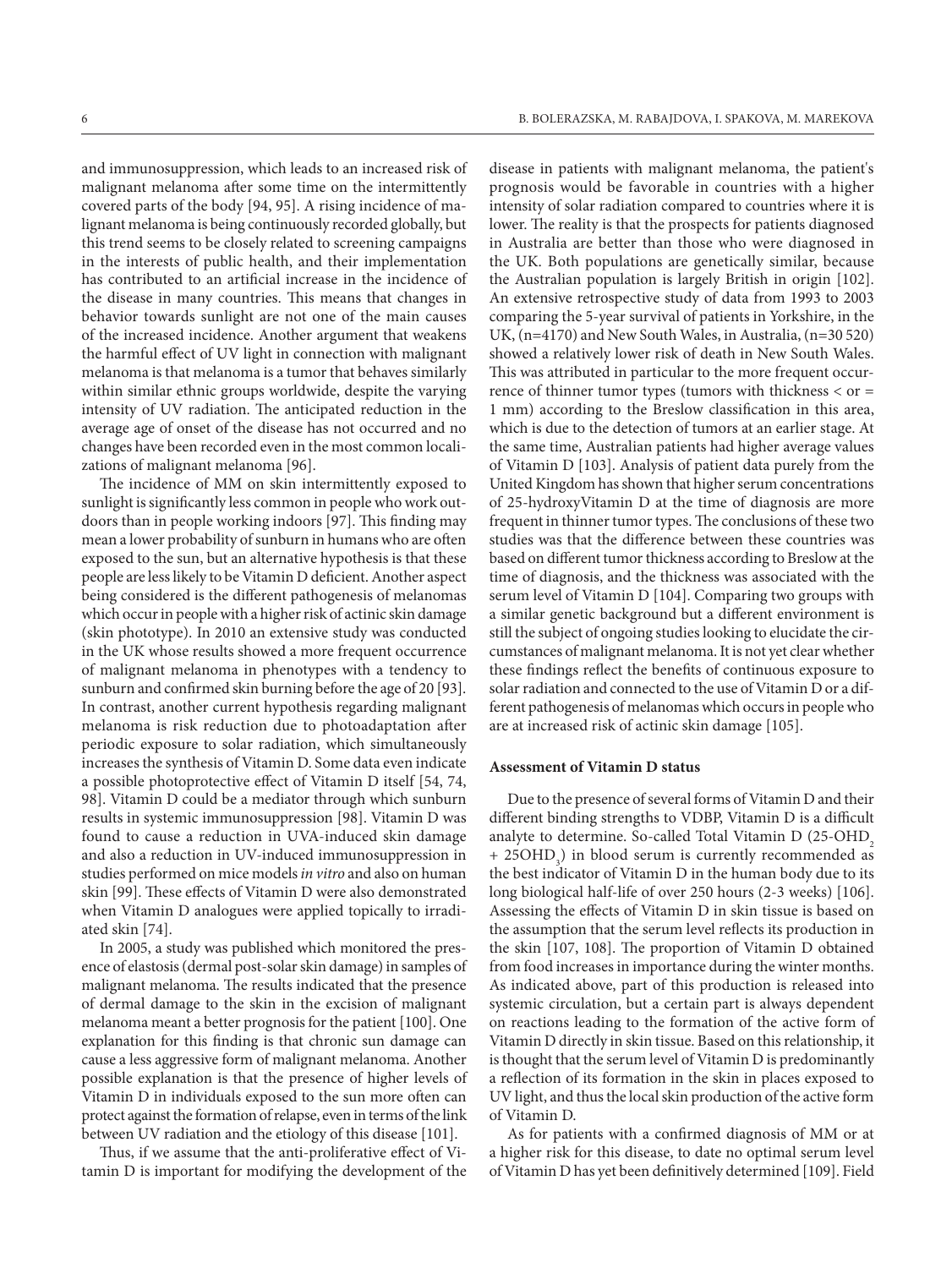and Newton-Bishop (2011) proposed a value between 70 and 100 nmol/L (28-40 ng/mL) in patients with a pre-established diagnosis, because studies show that higher serum levels of Vitamin D may in general affect tumor cell proliferation [110]. In a prospective cohort study performed in 872 patients, higher serum levels of Vitamin D at the time of diagnosis were associated with a lower value of the Breslow thickness classification (penetration depth measured in millimeters) of malignant melanoma [104]. There were further results which showed a lower risk of relapse in MM patients supplemented with Vitamin D compared to healthy controls [111]. Moreover, the progression of the disease is associated with a statistically significant reduction in serum levels of Vitamin D [79].

# **Vitamin D therapy in malignant melanoma – a potential adjuvant therapy**

Until recently, recommended doses of Vitamin D were related to its effects on bones and the metabolism of calcium and phosphorus. Currently, based on meta-analyses, suitable doses and values are also being established for patients suffering from or at risk of cancer (Table 2) [105].

The theoretical treatment options of MM with Vitamin D include the induction of its formation by UV irradiation, a topical application and oral administration in the form of supplements. The specific food sources of Vitamin D mean that a completely alimentary form of intake can never meet daily needs [112]. In the first option, the cutaneous synthesis of the active form of Vitamin D occurs, and its effects in this case are the most comprehensive. The optimal period of exposure to UV radiation, which would minimize the damage to the DNA and would mean maximum benefit in the form of synthesis of Vitamin D, remains an unanswered question. Accordingly, peroral administration is still considered the safest option, but possibly undesirable systemic effects can be expected. What still remains unclear is whether the beneficial effects of Vitamin D produced in the skin are larger than those that follow taking an equivalent amount of Vitamin D in the form of supplements. Analogues of Vitamin D with a short side chain or completely lacking one are characterized by a lower hypercalcemic activity [113, 114, 115]. These analogues proved to be more effective at inhibiting the cell proliferation of malignant melanoma compared to normal melanocytes and keratinocytes [116].

Based on recent research work, adjuvant treatment with Vitamin D is suggested in the III. and IV. stages of malignant melanoma together with any oncological treatment. This is taken from evidence showing a higher incidence of advanced disease stages and disease progression in patients with Vitamin D deficiency. In stages I and II of the disease the prophylactic use of very high doses of Vitamin D (50,000 to 100,000 IU per day) are recommended if the serum level of Vitamin D is low (< 30 ng/ml). After reaching a serum level between 50-100 ng/ml, the dose is reduced to 4000-6000 IU,

| Table 2. Serum concentration of Vitamin D and health effects |  |
|--------------------------------------------------------------|--|
|                                                              |  |

| Vitamin D level Benefits |                                                          |
|--------------------------|----------------------------------------------------------|
| (ng/mL)                  |                                                          |
| >10                      | Avoid rickets and osteomalacia                           |
| >20                      | Suppress parathormone levels                             |
| >30                      | Increased intestinal calcium absorption                  |
| > 50                     | Improved physical performance, especially in the elderly |
| $50 - 80$                | Optimal level according to the Vitamin D council         |

(http://www.lifetime-weightloss.com/blog/2015/10/29/could-vitamin-d-helpyou-avoid-the-flu.html as accessed on April 18, 2016)

while serum calcium levels are simultaneously monitored. This approach could be particularly beneficial for patients at high risk of metastasis (mitotic active melanomas in the vertical growth phase, which are relatively thick, or with positive sentinel lymph node) [117].

#### **Conclusion**

Currently, Vitamin D is regarded as a fat-soluble steroid hormone whose genomic effects are mediated through binding to a specific receptor. Non-classical, pleiotropic effects are now attributed to Vitamin D alongside its confirmed, classical effects in relation to the preservation of healthy bones. These non-classical effects are currently being observed in autoimmune diseases [118], cardiovascular diseases [119], hypersensitivity to infections [120], the development of cancer [121], but also over the course of physiological aging [122]. Their role in skin cancer and notably in malignant melanoma is much more controversial. The reason is mainly in the skin's ability to generate the active form of Vitamin D  $(1,25(OH)_2D_3)$ via keratinocytes and its local paracrine effects on the adjacent cells and therefore melanocytes and malignant melanoma cells.

Epidemiological studies have repeatedly drawn attention to the relationship between exposure to sunlight and the risk of malignant melanoma, but the nature of this relationship appears to be complex. The classical relationship of dose and risk – the higher the dose, the higher the risk – does not apply. The dominant risk factor is sunburn and not cumulative sun exposure. The process of sunburn likely leads to the suppression of immune reactions, which is subsequently involved in the course of malignant melanoma carcinogenesis. The hypothesis is that intense sun exposure induces both genetic changes, resulting in tumour antigenicity, and the inability of the immune system to detect those changes [123].

Epidemiological researchers are increasingly coming to a consensus on the role of Vitamin D in the prevention of many types of cancer, the most discussed being prostate, breast and colon cancer [124]. It is believed that Vitamin D itself is also able to influence the process of carcinogenesis in malignant melanoma, and this will probably include invasion and the formation of early metastasis. Higher serum levels of Vitamin D have been reported in patients with thinner types of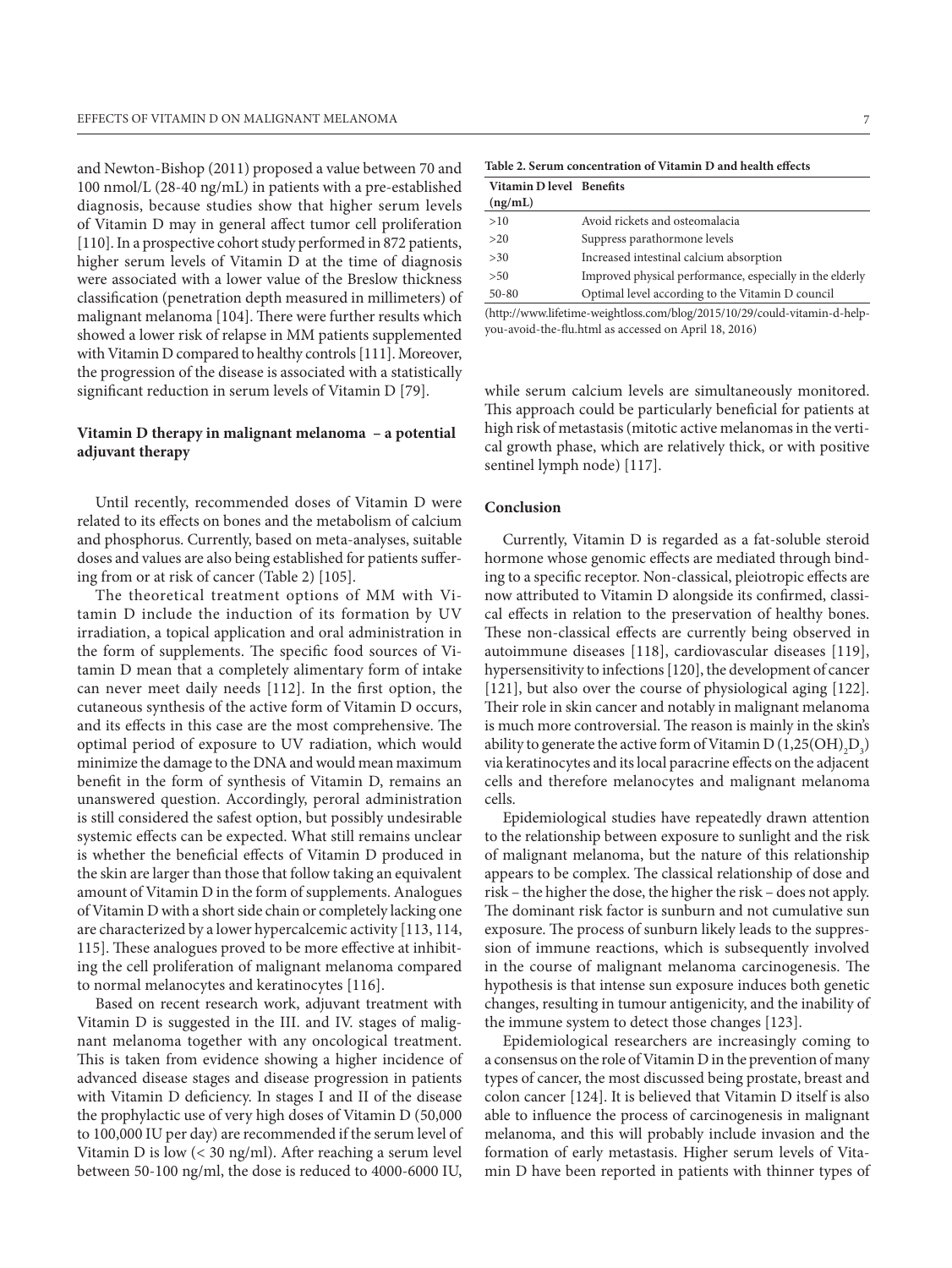MM, and their findings at the time of diagnosis were associated with a better prognosis and a lower risk of relapse.

However, the anti-cancer effects of Vitamin D in this disease may be limited by the different mechanisms of resistance of tumor cells to the effects of Vitamin D (reduction in the bioavailability of Vitamin D, suppression of VDR expression and changes in the expression of VDR coregulators) [125]. Investigations of these mechanisms will probably further extend the treatment and prevention options of malignant melanoma as well as other malignancies.

#### **References**

- [1] HOLICK MF. The Vitamin D deficiency pandemic and consequences for nonskeletal health: mechanisms of action, Mol Aspects Med 2008; 29: 361–368. [http://dx.doi.org/10.1016/j.](http://dx.doi.org/10.1016/j.mam.2008.08.008) [mam.2008.08.008](http://dx.doi.org/10.1016/j.mam.2008.08.008)
- [2] LEHMANN B, RUDOLPH T, PIETZSCH J, MEURER M. Conversion of Vitamin D3 to 1α,25-dihydroxyVitamin D3 in human skin equivalents. Exp Dermatol 2000; 9: 97–103. <http://dx.doi.org/10.1034/j.1600-0625.2000.009002097.x>
- [3] LAMBERT PW, STERN PH, AVIOLI RC, BRACKETT NC, TURNER RT et al. Evidence for extrarenal production of 1 alpha ,25-dihydroxyVitamin D in man., J Clin Invest 1982; 69: 722–725. <http://dx.doi.org/10.1172/JCI110501>
- [4] BIKLE DD, HALLORAN BP, RIVIERE JE. Production of 1,25 dihydroxyVitamin D3 by perfused pig skin. J Invest Dermatol 1994; 102: 796–798. [http://dx.doi.org/10.1111/1523-1747.](http://dx.doi.org/10.1111/1523-1747.ep12378190) [ep12378190](http://dx.doi.org/10.1111/1523-1747.ep12378190)
- [5] Lehmann B, Sauter W, Knuschke P, Dressler S, MEURER M. Demonstration of UVB-induced synthesis of 1 alpha, 25-dihydroxyVitamin D3 (calcitriol) in human skin by microdialysis. Arch Dermatol Res 2003; 295: 24–28.
- [6] Vantieghem K, Dehaes P, Bouillon R, Segaert S. Cultured fibroblasts produce non-active Vitamin D metabolites that can be activated by cultured keratinocytes. In: Abstracts twelfth workshop on Vitamin D, July 6–10, 2003; 27.
- [7] MORRIS HA, ANDERSON PH. Autocrine and paracrine actions of Vitamin D. Clin Biochem Rev 2010; 31: 129–138.
- [8] BIKLE DD, GEE E, HALLORAN B, KOWALSKI MA, RYZEN E, HADDAD JG. Assessment of the free fraction of 25-hydroxyVitamin D in serum and its regulation by albumin and the Vitamin D-binding protein. J Clin Endocrinol Metab 1986; 63, 954–959.<http://dx.doi.org/10.1210/jcem-63-4-954>
- [9] BIKLE DD, GEE E. Free, and not total 1,25-dihydroxyVitamin D regulates 25 – hydroxyVitamin D metabolism by keratinocytes. Endocrinology 1989; 124: 649–654. [http://dx.doi.](http://dx.doi.org/10.1210/endo-124-2-649) [org/10.1210/endo-124-2-649](http://dx.doi.org/10.1210/endo-124-2-649)
- [10] MENDEL CM. The free hormone hypothesis: a physiologically based mathematical model. Endocr Rev. 1989; 10: 232–274. <http://dx.doi.org/10.1210/edrv-10-3-232>
- [11] MATSUMOTO K, AZUMA Y, KIYOKI M, OKUMURA H, HASHIMOTOK et al. Involvement of endogenously produced 1,25-dihydroxyVitamin D-3 in the growth and differentiation of human keratinocytes. Biochim Biophys Acta 1991; 1092: 311–318. [http://dx.doi.org/10.1016/S0167-4889\(97\)90006-9](http://dx.doi.org/10.1016/S0167-4889%2897%2990006-9)
- [12] PRYSTOWSKY JH, MUZIO PJ, SEVRAN S, CLEMENS TL. Effect of UVB phototherapy and oral calcitriol (1,25-dihydroxyVitamin D3) on Vitamin D photosynthesis in patients with psoriasis. J Am Acad Dermatol 1996; 35: 690-695. [http://](http://dx.doi.org/10.1016/S0190-9622%2896%2990722-7) [dx.doi.org/10.1016/S0190-9622\(96\)90722-7](http://dx.doi.org/10.1016/S0190-9622%2896%2990722-7)
- [13] BIKLE DD. Vitamin D metabolism and function in the skin. Mol Cell Endocrinol 2011; 347: 80–89. [http://dx.doi.](http://dx.doi.org/10.1016/j.mce.2011.05.017) [org/10.1016/j.mce.2011.05.017](http://dx.doi.org/10.1016/j.mce.2011.05.017)
- [14] WELSH J. Cellular and molecular effects of Vitamin D on carcinogenesis. Arch Biochem Biophys 2012; 523: 107–114. http://dx.doi.org/10.1016/j.abb.2011.10.019
- [15] HAUSSLER MR, JURUTKA PW, MIZWICKI M, NOR-MAN AW. Vitamin D receptor (vdr)-mediated actions of 1α,25(OH)2Vitamin D3: Genomic and non-genomic mechanisms. Best Pract Res Clin Endocrinol Metab 2011; 25: 543–559.<http://dx.doi.org/10.1016/j.beem.2011.05.010>
- [16] SZYSZKA P, ZMIJEWSKI MA, SLOMINSKI AT. New Vitamin D analogs as potential therapeutics in melanoma. Expert Rev Anticancer Ther 2012; 12: 585–599. [http://dx.doi.](http://dx.doi.org/10.1586/era.12.40) [org/10.1586/era.12.40](http://dx.doi.org/10.1586/era.12.40)
- [17] WHITFIELD GK, HSIEH JC, JURUTKA PW, SELZNICK SH, HAUSSLER CA et al. Genomic actions of 1,25-dihydroxyVitamin D3. J Nutr 1995; 125: 1690S-1694.
- [18] NORMAN AW. Minireview: Vitamin D receptor: new assignments for an already busy receptor. Endocrinology 2006; 147: 5542–5448. <http://dx.doi.org/10.1210/en.2006-0946>
- [19] BROŻYNA AA, JOZWICKI W, JANJETOVIC Z, SLOMIN-SKI AT. Expression of Vitamin D receptor decreases during progression of pigmented skin lessions. Hum Pathol 2011; 42: 618–631.<http://dx.doi.org/10.1016/j.humpath.2010.09.014>
- [20] FLEET JC. Rapid, membrane-initiated actions of 1,25 dihydroxyVitamin D: What are they and what do they mean? J Nutr 2004; 134: 3215–3218.
- [21] DOROUDI M, SCHWARTZ Z, BOYAN BD. Membranemediated actions of 1,25-dihydroxy Vitamin D3: A review of the roles of phospholipase A2 activating protein and Ca(2+)/ calmodulin-dependent protein kinase II. J. Steroid Biochem Mol Biol 2015; 147: 81–84. [http://dx.doi.org/10.1016/j.](http://dx.doi.org/10.1016/j.jsbmb.2014.11.002) [jsbmb.2014.11.002](http://dx.doi.org/10.1016/j.jsbmb.2014.11.002)
- [22] DWIVEDI PP, HII CS, FERRANTE A, TAN J, DER CJ et al. Role of MAPkinases in the 1,25-dihydroxyVitamin D3 induced transactivation of the rat cytochrome P450C24 (CYP24) promoter. Specific functions for ERK1/ERK2 and ERK5. J Biol Chem 2002; 277: 29643–29653. [http://dx.doi.](http://dx.doi.org/10.1074/jbc.M204561200) [org/10.1074/jbc.M204561200](http://dx.doi.org/10.1074/jbc.M204561200)
- [23] NUTCHEY BK, KAPLAN JS, DWIVEDI PP, OMDAHL JL, FERRANTE A et al. Molecular action of 1,25-dihydroxy-Vitamin D3 and phorbol ester on the activation of the rat cytochrome P450C24 (CYP24) promoter: Role of MAP kinase activities and identification of an important transcription factor binding site. Biochem J 2005; 389: 753–762. [http://dx.doi.](http://dx.doi.org/10.1042/BJ20041947) [org/10.1042/BJ20041947](http://dx.doi.org/10.1042/BJ20041947)
- [24] DWIVEDI PP, GAO XH, TAN JC, EVDOKIOU A, FER-RANTE A at al. A role for the phosphatidylinositol 3-kinase—Protein kinase C zeta—Sp1 pathway in the 1,25-dihydroxyVitamin D3 induction of the 25-hydroxy-Vitamin D3 24-hydroxylase gene in human kidney cells.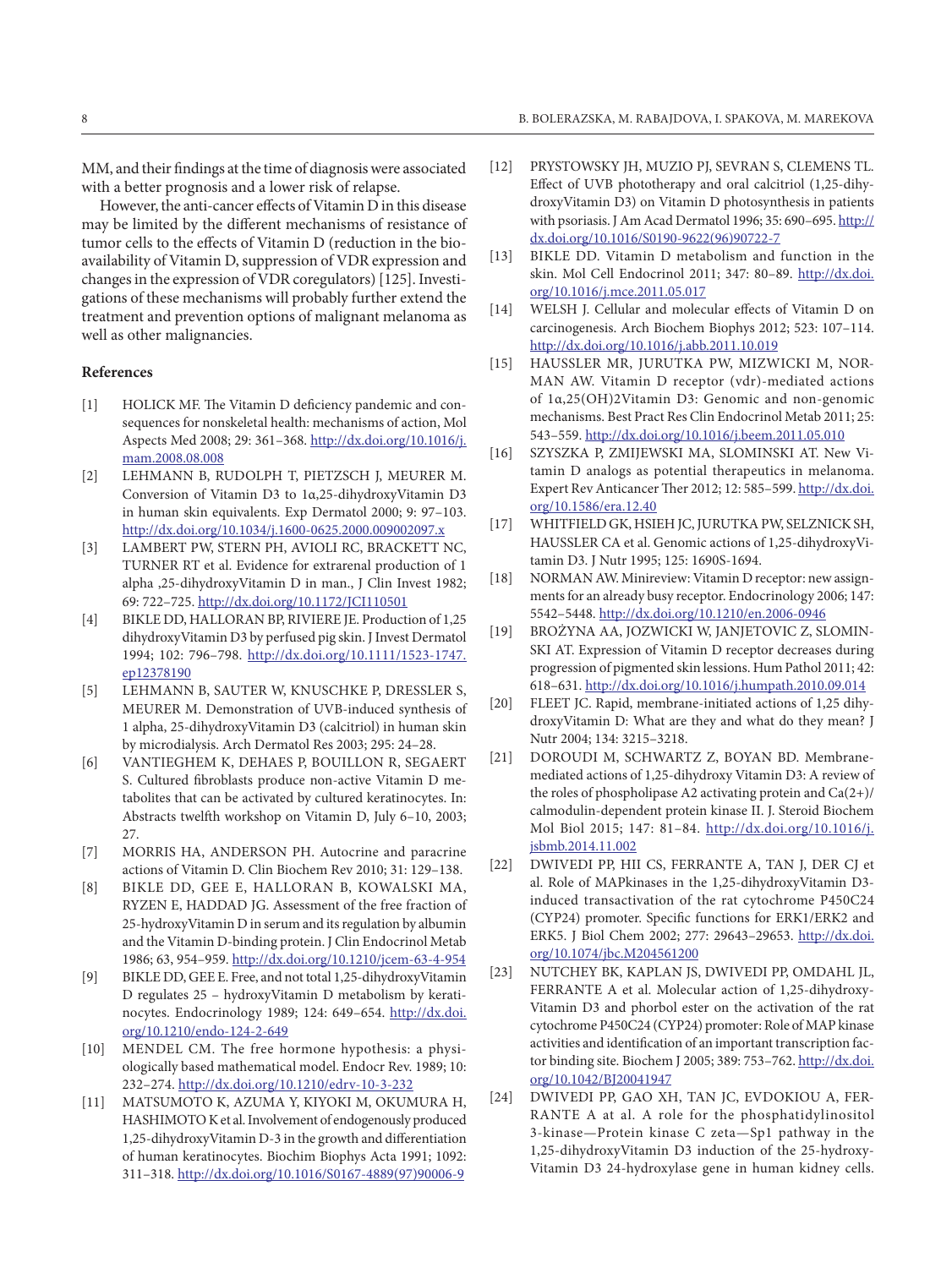Cell Signal 2010; 22: 543–552. [http://dx.doi.org/10.1016/j.](http://dx.doi.org/10.1016/j.cellsig.2009.11.009) [cellsig.2009.11.009](http://dx.doi.org/10.1016/j.cellsig.2009.11.009)

- [25] HOLICK MF. Vitamin D deficiency. N Engl J Med. 2007; 357: 266–281.<http://dx.doi.org/10.1056/NEJMra070553>
- [26] JENSEN SS, MADSEN MW, LUKAS J, BINDERUP L, BAR-TEK J. Inhibitory effects of 1α,25-dihydroxyVitamin D(3) on the G(1)-S phase-controlling machinery. Mol Endocrinol 2001; 15: 1370–1380.
- [27] Akutsu N, Lin R, Bastien Y, Bestawros A, ENEPEKIDES DJ et al. Regulation of gene Expression by 1alpha,25-dihydroxyVitamin D3 and Its analog EB1089 under growth-inhibitory conditions in squamous carcinoma Cells Mol Endocrinol 2001; 15: 1127–1139.
- [28] JIANG F, LI P, FORNACE AJ JR, NICOSIA SV, BAI W. G2/M arrest by 1,25-dihydroxyVitamin D3 in ovarian cancer cells mediated through the induction of GADD45 via an exonic enhancer. J Biol Chem 2003; 278: 48030–48040. [http://dx.doi.](http://dx.doi.org/10.1074/jbc.M308430200) [org/10.1074/jbc.M308430200](http://dx.doi.org/10.1074/jbc.M308430200)
- [29] BOUILLON R, EELEN G, VERLINDEN L, MATHIEU C, CARMELIET G et al. Vitamin D and cancer. J. Steroid Biochem Mol Biol 2006; 102: 156–162. [http://dx.doi.](http://dx.doi.org/10.1016/j.jsbmb.2006.09.014) [org/10.1016/j.jsbmb.2006.09.014](http://dx.doi.org/10.1016/j.jsbmb.2006.09.014)
- [30] BOYLE BJ, ZHAO XY, COHEN P, FELDMAN D. Insulin-like growth factor binding protein-3 mediates 1α,25 dihydroxyVitamin D3 growth inhibition in the LNCaP prostate cancer cell line through p21/WAF1. J Urol 2001; 165: 1319– 1324. [http://dx.doi.org/10.1016/S0022-5347\(01\)69892-6](http://dx.doi.org/10.1016/S0022-5347%2801%2969892-6)
- [31] Moreno J, KRISHNAN AV, SWAMI S, NONN L, PEEHL DM et al. Regulation of prostaglandin metabolism by calcitriol attenuates growth stimulation in prostate cancer cells. Cancer Res 2005; 65: 7917–7925.
- [32] ELLISON TI, SMITH MK, GILLIAM AC, MACDONALDPN. Inactivation of the Vitamin D receptor enhances susceptibility of murine skin to UV-induced tumorigenesis. J Invest Dermatol 2008; 128: 2508–2517.<http://dx.doi.org/10.1038/jid.2008.131>
- [33] ALLAVENA P, GARLANDA C, BORRELLO MG, SICA A, MANTOVANI A. Pathways connecting inflammation and cancer. Curr Opin Genet Dev 2008; 18: 3-10. [http://dx.doi.](http://dx.doi.org/10.1016/j.gde.2008.01.003) [org/10.1016/j.gde.2008.01.003](http://dx.doi.org/10.1016/j.gde.2008.01.003)
- [34] MANTOVANI A, ALLAVENA P, SICA A, BALKWILL F. Cancer-related inflammation. Nature 2008; 454: 436–444. <http://dx.doi.org/10.1038/nature07205>
- [35] MORENO J, KRISHNAN AV, FELDMAN D. Molecular mechanisms mediating the anti–proliferative effects of Vitamin D in prostate cancer. J Steroid Biochem Mol Biol 2005; 97: 31–36.<http://dx.doi.org/10.1016/j.jsbmb.2005.06.012>
- [36] KRISHNAN AV, SRINIVAS S, FELDMAN D. Inhibition of prostaglandin synthesis and actions contributes to the beneficial effects of calcitriol in prostate cancer. Dermatoendocrinol 2009; 1: 7–11.<http://dx.doi.org/10.4161/derm.1.1.7106>
- [37] ANGELO LS, KURZROCK R. Vascular endothelial growth factor and its relationship to inflammatory mediators. Clin Cancer Res 2007; 13: 2825–2830. [http://dx.doi.org/10.1158/1078-0432.](http://dx.doi.org/10.1158/1078-0432.CCR-06-2416) [CCR-06-2416](http://dx.doi.org/10.1158/1078-0432.CCR-06-2416)
- [38] KUNDU JK, SURH YJ. Inflammation: gearing the journey to cancer. Mutat Res 2008; 659: 15–30. [http://dx.doi.](http://dx.doi.org/10.1016/j.mrrev.2008.03.002) [org/10.1016/j.mrrev.2008.03.002](http://dx.doi.org/10.1016/j.mrrev.2008.03.002)
- [39] MANTELL DJ, OWENS PE, BUNDRED NJ, MAWER EB, CANFIELD AE. 1 Alpha,25-dihydroxyVitamin D(3) inhibits angiogenesis in vitro and in vivo. Circulation Research 2000; 87: 214–220.<http://dx.doi.org/10.1161/01.RES.87.3.214>
- [40] BEN-SHOSHAN M., AMIRS., DANG DT, DANG LH, WEIS-MAN Y et al. 1α,25-dihydroxyVitamin D3 (Calcitriol) inhibits hypoxia-inducible factor-1/vascular endothelial growth factor pathway in human cancer cells. Mol Cancer Ther 2007; 6: 1433–1439. [http://dx.doi.org/10.1158/1535-7163.MCT-06-](http://dx.doi.org/10.1158/1535-7163.MCT-06-0677) [0677](http://dx.doi.org/10.1158/1535-7163.MCT-06-0677)
- [41] BAO BY, YAO J, LEE YF. 1alpha, 25-dihydroxyVitamin D3 suppresses interleukin-8-mediated prostate cancer cell angiogenesis. Carcinogenesis 2006; 27: 1883–1893. [http://dx.doi.](http://dx.doi.org/10.1093/carcin/bgl041) [org/10.1093/carcin/bgl041](http://dx.doi.org/10.1093/carcin/bgl041)
- [42] HOESEL B, SCHMID JA. The complexity of NF-κB signaling in inflammation and cancer. Mol Cancer 2013; 12: 86. [http://](http://dx.doi.org/10.1186/1476-4598-12-86) [dx.doi.org/10.1186/1476-4598-12-86](http://dx.doi.org/10.1186/1476-4598-12-86)
- [43] COHEN-LAHAV M, SHANY S, TOBVIN D, CHAIMOV-ITZ C, DOUVDEVANI A. Vitamin D decreases NFkappaB activity by increasing IkappaBalpha levels. Nephrol Dial Transplant 2006; 21: 889–897. [http://dx.doi.org/10.1093/ndt/](http://dx.doi.org/10.1093/ndt/gfi254) [gfi254](http://dx.doi.org/10.1093/ndt/gfi254)
- [44] MADONNA G, ULLMAN CD, GENTILCORE G, PALMIERI G, ASCIERTO PA., NF-κB as potential target in the treatment of melanoma. J Transl Med 2012; 10: 53. [http://dx.doi.](http://dx.doi.org/10.1186/1479-5876-10-53) [org/10.1186/1479-5876-10-53](http://dx.doi.org/10.1186/1479-5876-10-53)
- [45] BLUTT SE, MCDONNELL TJ, POLEK TC, WEIGEL NL. Calcitriol-induced apoptosis in LNCaP cells is blocked by overexpression of Bcl-2. Endocrinology 2000; 141: 10–17. <http://dx.doi.org/10.1210/endo.141.1.7289>
- [46] BIKLE DD. Vitamin D metabolism, mechanism of action, and clinical applications. Chem Biol 2014; 21: 319–329. [http://](http://dx.doi.org/10.1016/j.chembiol.2013.12.016) [dx.doi.org/10.1016/j.chembiol.2013.12.016](http://dx.doi.org/10.1016/j.chembiol.2013.12.016)
- [47] HOYER–HANSEN M, BASTHOLM L, MATHIASEN IS, ELLING F, JAATTELA M. Vitamin D analog EB1089 triggers dramatic lysosomal changes and Beclin 1-mediated autophagic cell death. Cell Death Differ 2005; 12: 1297–1309. <http://dx.doi.org/10.1038/sj.cdd.4401651>
- [48] JAMES SY, MACKAY AG, COLSTON KW. Effects of 1,25 dihydroxyVitamin D3 and its analogues on induction of apoptosis in breast cancer cells. J Steroid Biochem Mol Biol 1996; 58: 395–401. [http://dx.doi.org/10.1016/0960-0760-](http://dx.doi.org/10.1016/0960-0760%2896%2900048-9) [\(96\)00048-9](http://dx.doi.org/10.1016/0960-0760%2896%2900048-9)
- [49] DIAZ GD, PARASKEVA C, THOMAS MG, BINDERUP L, HAGUE A. Apoptosis is induced by the active metabolite of Vitamin D3 and its analogue EB1089 in colorectal adenoma and carcinoma cells: possible implications for prevention and therapy. Cancer Res 2000; 60: 2304–2312.
- [50] JIANG F, BAO J, LI P, NICOSIA SV, BAI W. Induction of ovarian cancer cell apoptosis by 1, 25-dihydroxyVitamin D3 through the down-regulation of telomerase. J Biol Chem 2004; 279: 53213–53221. [http://dx.doi.org/10.1074/jbc.](http://dx.doi.org/10.1074/jbc.M410395200) [M410395200](http://dx.doi.org/10.1074/jbc.M410395200)
- [51] KUMAGAI T, SHIH LY, HUGHES SV, DESMOND JC, O'KELLY J et al. 19-Nor-l,25(OH)2D2 (a novel, noncalcemic Vitamin D analogue), combined with arsenic trioxide, has potent antitumor activity against myeloid leukemia. Cancer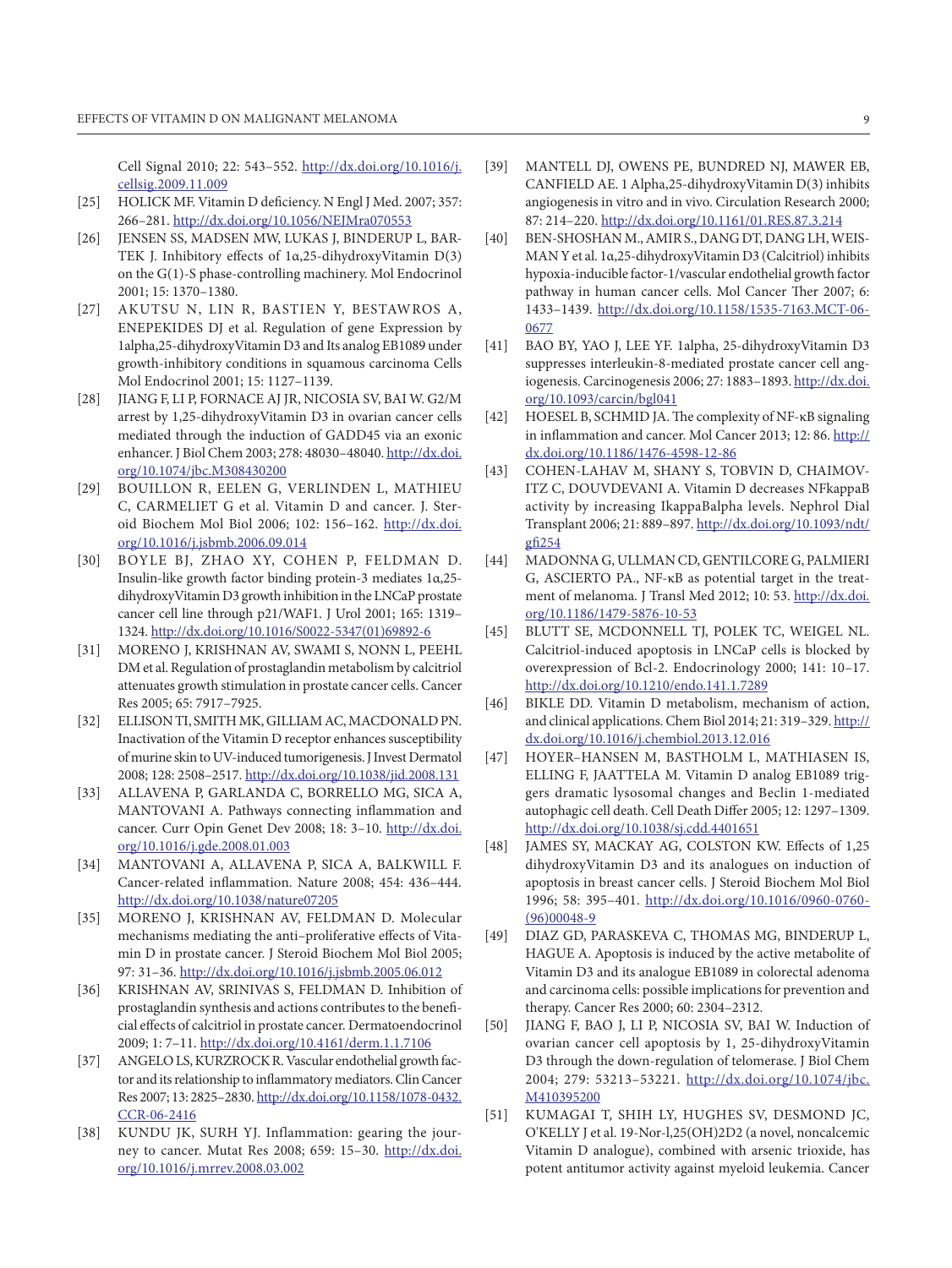Res 2005; 65: 2488–2497. [http://dx.doi.org/10.1158/0008-](http://dx.doi.org/10.1158/0008-5472.CAN-04-2800) [5472.CAN-04-2800](http://dx.doi.org/10.1158/0008-5472.CAN-04-2800)

- [52] FRIDMAN JS, LOWE SW. Control of apoptosis by p53. Oncogene 2003; 22: 9030–9040. [http://dx.doi.org/10.1038/](http://dx.doi.org/10.1038/sj.onc.1207116) [sj.onc.1207116](http://dx.doi.org/10.1038/sj.onc.1207116)
- [53] CHAKRABORTI CK. Vitamin D as a promising anticancer agent. Indian J Pharmacol 2011; 43: 113–120. [http://dx.doi.](http://dx.doi.org/10.4103/0253-7613.77335) [org/10.4103/0253-7613.77335](http://dx.doi.org/10.4103/0253-7613.77335)
- [54] GUPTA R, DIXON KM, DEO SS, HOLLIDAY CJ, SLATER M et al. Photoprotection by 1,25 dihydroxyVitamin D3 is associated with an increase in p53 and a decrease in nitric oxide products. J Invest Dermatol 2007; 127: 707–715. [http://dx.doi.](http://dx.doi.org/10.1038/sj.jid.5700597) [org/10.1038/sj.jid.5700597](http://dx.doi.org/10.1038/sj.jid.5700597)
- [55] Haass NK, Smalley KS, Li L, Herlyn M.: Adhesion, migration and communication in melanocytes and melanoma. Pigment Cell Res 2005, 18: 150–159. [http://dx.doi.](http://dx.doi.org/10.1111/j.1600-0749.2005.00235.x) [org/10.1111/j.1600-0749.2005.00235.x](http://dx.doi.org/10.1111/j.1600-0749.2005.00235.x)
- [56] Seifert M, Rech M, Meineke V, Tilgen W, REICHRATH J. Differential biological effects of 1,25dihydroxyVitamin D3 on melanoma cell lines in vitro. J Steroid Biochem Mol Biol 2004; 89–90: 375–379. [http://dx.doi.](http://dx.doi.org/10.1016/j.jsbmb.2004.03.002) [org/10.1016/j.jsbmb.2004.03.002](http://dx.doi.org/10.1016/j.jsbmb.2004.03.002)
- [57] COLSTON K, COLSTON MJ, FELDMAN D. 1,25-dihydroxyVitamin D3 and malignant melanoma: the presence of receptors and inhibition of cell growth in culture. Endocrinology 1981; 108: 1083–1086. [http://dx.doi.org/10.1210/](http://dx.doi.org/10.1210/endo-108-3-1083) [endo-108-3-1083](http://dx.doi.org/10.1210/endo-108-3-1083)
- [58] WATABE H, SOMA Y, KAWA Y, ITO M, OOKA S et al. Differentiation of murine melanocyte precursors induced by 1,25-dihydroxyVitamin D3 is associated with the stimulation of endothelin B receptor expression. J Invest Dermatol 2002; 119: 583–589. [http://dx.doi.org/10.1046/j.1523-1747](http://dx.doi.org/10.1046/j.1523-1747.2002.00116.x) [.2002.00116.x](http://dx.doi.org/10.1046/j.1523-1747.2002.00116.x)
- [59] RANSON M, POSEN S, MASON RS. Human melanocytes as a target tissue for hormones: in vitro studies with 1 alpha-25, dihydroxyVitamin D3, alpha-melanocyte stimulating hormone, and beta-estradiol. J Invest Dermatol 1988; 91: 593–598. [http://dx.doi.org/10.1111/1523-1747.](http://dx.doi.org/10.1111/1523-1747.ep12477126) [ep12477126](http://dx.doi.org/10.1111/1523-1747.ep12477126)
- [60] SAUER B, RUWISCH L, KLEUSER B. Antiapoptotic action of 1alpha,25-dihydroxyVitamin D3 in primary human melanocytes. Melanoma Res. 2003; 13: 339–347. [http://dx.doi.](http://dx.doi.org/10.1097/00008390-200308000-00002) [org/10.1097/00008390-200308000-00002](http://dx.doi.org/10.1097/00008390-200308000-00002)
- [61] SERTZNIG P, SEIFERT M, TILGEN W, REICHRATH J. Activation of Vitamin D receptor (VDR) – and peroxisome proliferator-activated receptor (PPAR)-signaling pathways through 1,25(OH)(2)D(3) in melanoma cell lines and other skin-derived cell lines. Dermatoendocrinol 2009; 1: 232–238. <http://dx.doi.org/10.4161/derm.1.4.9629>
- [62] HANAHAN D, WEINBERG RA. Hallmarks of cancer: The next generation. Cell 2011; 144: 646–674. [http://dx.doi.](http://dx.doi.org/10.1016/j.cell.2011.02.013) [org/10.1016/j.cell.2011.02.013](http://dx.doi.org/10.1016/j.cell.2011.02.013)
- [63] CAREW JS, HUANG P. Mitochondrial defects in cancer. Mol Cancer 2002; 1: 9. <http://dx.doi.org/10.1186/1476-4598-1-9>
- [64] VILLANUEVA J, HERLYN M. Melanoma and the tumor microenvironment. Curr Oncol Rep 2008; 10: 439–446. [http://](http://dx.doi.org/10.1007/s11912-008-0067-y) [dx.doi.org/10.1007/s11912-008-0067-y](http://dx.doi.org/10.1007/s11912-008-0067-y)
- [65] EVANS SR, HOUGHTON AM, SCHUMAKER L, BREN-NER RV, BURAS RR et al. Vitamin D receptor and growth inhibition by 1,25-dihydroxyVitamin D3 in human malignant melanoma cell lines. J Surg Res 1996; 61: 127–133. [http://](http://dx.doi.org/10.1006/jsre.1996.0092) [dx.doi.org/10.1006/jsre.1996.0092](http://dx.doi.org/10.1006/jsre.1996.0092)
- [66] REICHRATH J, RECH M, MOEINI M, MEESE E, TILGEN W et al. In vitro comparison of the Vitamin D endocrine system in 1,25(OH)2D3-responsive and -resistant melanoma cells. Cancer Biol Ther 2007; 6: 48–55. [http://dx.doi.org/10.4161/](http://dx.doi.org/10.4161/cbt.6.1.3493) [cbt.6.1.3493](http://dx.doi.org/10.4161/cbt.6.1.3493)
- [67] OSBORNE JE, HUTCHINSON PE. Vitamin D and systemic cancer: is this relevant to malignant melanoma? Br J Dermatol 2002; 147: 197–213. [http://dx.doi.org/10.1046/j.1365-2133](http://dx.doi.org/10.1046/j.1365-2133.2002.04960.x) [.2002.04960.x](http://dx.doi.org/10.1046/j.1365-2133.2002.04960.x)
- [68] EISMAN JA, BARKLA DH, TUTTON PJ. Suppression of in vivo growth of human cancer solid tumor xenografts by 1,25-dihydroxyVitamin D3. Cancer Res 1987; 47: 21–25.
- [69] ALBERTSON DG, YLSTRA B, SEGRAVES R, COLLINS C, DAIRKEE SH et al. Quantitative mapping of amplicon structure by array CGH identifies CYP24 as a candidate oncogene. Nat Genet 2000; 25, 144–146. http://dx.doi. org/10.1038/75985
- [70] KODET O, LACINAL, KREJČÍ E, DVOŘÁNKOVÁ B, GRIM M et al. Melanoma cells influence the differentiation pattern of human epidermal keratinocytes. Mol Cancer 2015; 14: 1. <http://dx.doi.org/10.1186/1476-4598-14-1>
- [71] AINSLEIGH HG. Beneficial effects of sun exposure on cancer mortality. Prev Med 1993 22: 132–140. [http://dx.doi.](http://dx.doi.org/10.1006/pmed.1993.1010) [org/10.1006/pmed.1993.1010](http://dx.doi.org/10.1006/pmed.1993.1010)
- [72] ANSEL JC, LUGER TA, GREEN I. The effect of in vitro and in vivo UV irradiation on the production of ETAF activity by human and murine keratinocytes. J Invest Dermatol 1983; 81: 519–523.<http://dx.doi.org/10.1111/1523-1747.ep12522862>
- [73] KONDO S, KONO T, SAUDER DN, MCKENZIE RC. IL-8 gene expression and production in human keratinocytes and their modulation by UVB. J Invest Dermatol 1993; 101: 690–694.<http://dx.doi.org/10.1111/1523-1747.ep12371677>
- [74] DAMIAN DL, KIM YJ, DIXON KM, HALLIDAY GM, JAVERI A et al. Topical calcitriol protects from UV-induced genetic damage but suppresses cutaneous immunity in humans. Exp Dermatol 2010; 19: 23–30. [http://dx.doi.org/10.1111/j.1600-](http://dx.doi.org/10.1111/j.1600-0625.2009.00955.x) [0625.2009.00955.x](http://dx.doi.org/10.1111/j.1600-0625.2009.00955.x)
- [75] SHEEHAN JM, YOUNG AR. The sunburn cell revisited: an update on mechanistic aspects. Photochem Photobiol Sci 2002; 1: 365–377.<http://dx.doi.org/10.1039/b108291d>
- [76] FREEDMAN DM, LOOKER AC, CHANG SC, GRAUBARD BI. Prospective study of serum Vitamin D and cancer mortality in the United States. J Natl Cancer Inst 2007; 99: 1594–1602.<http://dx.doi.org/10.1093/jnci/djm204>
- [77] AHN J, PETERS U, ALBANES D, PURDUE MP, ABNET CC et al. Prostate, Lung, Colorectal, and Ovarian Cancer Screening Trial Project Team. Serum Vitamin D concentration and prostate cancer risk: a nested case-control study. J Natl Cancer Inst 2008; 100: 796–804. [http://dx.doi.org/10.1093/](http://dx.doi.org/10.1093/jnci/djn152) [jnci/djn152](http://dx.doi.org/10.1093/jnci/djn152)
- [78] TONER CD, DAVIS CD, MILNER JA. The Vitamin D and cancer conundrum: Aiming at a moving target. J Am Diet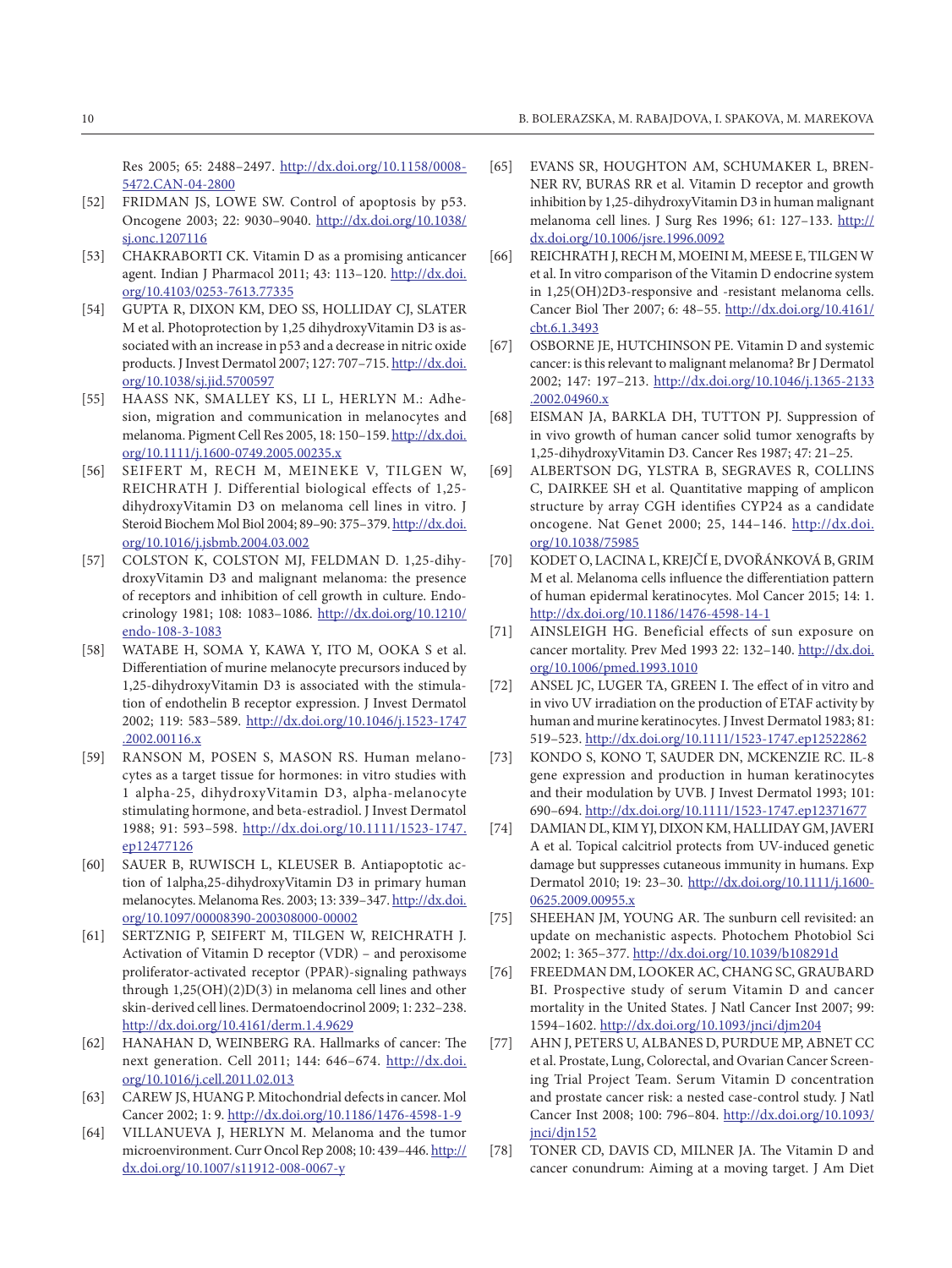Assoc 2010; 110: 1492–1500. [http://dx.doi.org/10.1016/j.](http://dx.doi.org/10.1016/j.jada.2010.07.007) [jada.2010.07.007](http://dx.doi.org/10.1016/j.jada.2010.07.007)

- [79] NUrnberg B, Graber S, Gartner B, Geisel J, PFOHLER C ET AL. Reduced serum 25-hydroxyVitamin D levels in stage IV melanoma patients., Anticancer Res 2009; 29: 3669–3674.
- [80] MOAN J, POROJNICU AC, DAHLBACK A, SETLOW RB. Addressing the health benefits and risks, involving Vitamin D or skin cancer, of increased sun exposure. Proc Natl Acad Sci USA 2008; 105: 668–673. [http://dx.doi.org/10.1073/](http://dx.doi.org/10.1073/pnas.0710615105) [pnas.0710615105](http://dx.doi.org/10.1073/pnas.0710615105)
- [81] HOCHBERG Z, TEMPLETON AR. Evolutionary perspective in skin color, Vitamin D and its receptor. Hormones (Athens) 2010; 9: 307–311. [http://dx.doi.org/10.14310/](http://dx.doi.org/10.14310/horm.2002.1281) [horm.2002.1281](http://dx.doi.org/10.14310/horm.2002.1281)
- [82] THORNE J, CAMPBELL MJ The molecular cancer biology of the VDR. p 25–51. In: DL Trump, C.S. Johnson, (Eds), Vitamin D and Cancer. Springer, New York, USA, 2011, pp 342. ISBN 978–1-4419–7187-6. [http://dx.doi.org/10.1007/978-1-4419-](http://dx.doi.org/10.1007/978-1-4419-7188-3_2) [7188-3\\_2](http://dx.doi.org/10.1007/978-1-4419-7188-3_2)
- [83] SZETO FL, SUN J, KONG J, DUAN Y, LIAO A et al. Involvement of the Vitamin D receptor in the regulation of NF-kappaB activity in fibroblasts. J Steroid Biochem Mol Biol 2007; 103: 563–6.<http://dx.doi.org/10.1016/j.jsbmb.2006.12.092>
- [84] ZASLOFF M. Sunlight, Vitamin D, and the innate immune defenses of the human skin. J Invest Dermatol 2005; 125: xvixvii.<http://dx.doi.org/10.1111/j.0022-202X.2005.23924.x>
- [85] NOLL DM, MASON TM, MILLER PS. Formation and repair of interstrand cross-links in DNA. Chem Rev 2006; 106: 277–301.<http://dx.doi.org/10.1021/cr040478b>
- [86] PAWLOWSKA E, WYSOKINSKI D, BLASIAK J. Nucleotide Excision Repair and Vitamin D-Relevance for Skin Cancer Therapy. Int J Mol Sci. 2016; 17: 372. [http://dx.doi.org/10.3390/](http://dx.doi.org/10.3390/ijms17040372) [ijms17040372](http://dx.doi.org/10.3390/ijms17040372)
- [87] DIXON KM, DEO SS, WONG G, SLATER M, NOR-MAN AW et al. Skin cancer prevention: a possible role of 1,25dihydroxyVitamin D3 and its analogs. J Steroid Biochem Mol Biol 2005; 97: 137–143. [http://dx.doi.org/10.1016/j.](http://dx.doi.org/10.1016/j.jsbmb.2005.06.006) [jsbmb.2005.06.006](http://dx.doi.org/10.1016/j.jsbmb.2005.06.006)
- [88] WEBB AR, DECOSTA BR, HOLICK MF. Sunlight regulates the cutaneous production of Vitamin D3 by causing its photodegradation. J Clin Endocrinol Metab 1989; 68: 882–887. <http://dx.doi.org/10.1210/jcem-68-5-882>
- [89] WEBB, AR, KLINE L, HOLICK MF. Influence of season and latitude on the cutaneous synthesis of Vitamin D3: Exposure to winter sunlight in Boston and Edmonton will not promote Vitamin D3 synthesis in human skin. J Clin Endocrinol Metab 1988; 67: 373–378.
- [90] NELEMANS PJ, GROENENDAL H, KIEMENEY LA, RAM-PEN FH, RUITER DJ etAal.AEffect of intermittent exposure to sunlight on melanoma risk among indoor workes and sun-sensitive individuals. Environ Health Perspect 1993; 101: 252–255.<http://dx.doi.org/10.1289/ehp.93101252>
- [91] GANDINI S, SERA F, CATTARUZZA MS, PASQUINI P, PICCONI O et al. Meta-analysis of risk factors for cutaneous melanoma: II. Sun exposure. Eur J Cancer 2005; 41: 45–60. <http://dx.doi.org/10.1016/j.ejca.2004.10.016>
- [92] CAINI S, GANDINI S, SERA F, RAIMONDI S, FARGNOLI MC et al. Metaanalysis of risk factors for cutaneous melanoma according to anatomical site and clinico-pathological variant. Eur J Cancer 2009; 45: 3054–3063. [http://dx.doi.org/10.1016/j.](http://dx.doi.org/10.1016/j.ejca.2009.05.009) [ejca.2009.05.009](http://dx.doi.org/10.1016/j.ejca.2009.05.009)
- [93] NEWTON-BISHOP JA, CHANG YM, ELLIOTT F, CHAN M, LEAKE S et al. Relationship between sun exposure and melanoma risk for tumours in different body sites in a large case-control study in a temperate climate. Eur J Cancer. 2011; 47: 732–741.<http://dx.doi.org/10.1016/j.ejca.2010.10.008>
- [94] BATAILLE V, DE VRIES E. Melanoma part 1: epidemiology, risk factors, and prevention. BMJ 2008; 337: a2249. [http://](http://dx.doi.org/10.1136/bmj.a2249) [dx.doi.org/10.1136/bmj.a2249](http://dx.doi.org/10.1136/bmj.a2249)
- [95] BROZYNAA, ZBYTEK B, GRANESE J, CARLSON AJ, ROSS J et al. Mechanism of UV-related carcinogenesis and its contribution to nevi/melanoma. Expert Rev Dermatol 2007; 2: 451–469. <http://dx.doi.org/10.1586/17469872.2.4.451>
- [96] ERDEI E, TORRES SM. A new understanding in the epidemiology of melanoma. Expert Rev Anticancer Ther 2010; 10: 1811–23. <http://dx.doi.org/10.1586/era.10.170>
- [97] GODAR DE, LANDRY RJ, LUCAS AD. Increases UVA exposures and decreases cutaneous Vitamin D(3) may be responsible for the increasing incidence of melanoma. Med Hypotheses 2009; 72: 434–443. [http://dx.doi.org/10.1016/j.](http://dx.doi.org/10.1016/j.mehy.2008.09.056) [mehy.2008.09.056](http://dx.doi.org/10.1016/j.mehy.2008.09.056)
- [98] GORMAN S, KURITZKY LA, JUDGE MA, DIXON KM, MCGLADE JP et al. Topically applied 1,25dihydroxyVitamin D3 enhances the suppressive activity of CD4+CD25+ cells in the draining lymph nodes. J Immunol 2007; 179: 6273–6283. <http://dx.doi.org/10.4049/jimmunol.179.9.6273>
- [99] MASON RS, SEQUEIRA VB, DIXON KM, GORDON-THOMSON C, POBRE K et al.Photoprotection by 1alpha,25dihydroxyVitamin D and analogs:further studies on mechanisms andimplications for UV-damage. J Steroid Biochem Mol Biol 2010; 121: 164–168. [http://dx.doi.org/10.1016/j.](http://dx.doi.org/10.1016/j.jsbmb.2010.03.082) [jsbmb.2010.03.082](http://dx.doi.org/10.1016/j.jsbmb.2010.03.082)
- [100] BERWICK, M., ARMSTRONG, BK, BEN-PORAT, L., FINE, J., KRICKER et al. Sun exposure and mortality from melanoma. J Natl Cancer Inst 2005; 97: 195–199. [http://dx.doi.org/10.1093/](http://dx.doi.org/10.1093/jnci/dji019) [jnci/dji019](http://dx.doi.org/10.1093/jnci/dji019)
- [101] FIELD S, DAVIES J, BISHOP DT, NEWTON-BISHOP JA. Vitamin D and melanoma, Dermatoendocrinol 2013; 5: 121–129. <http://dx.doi.org/10.4161/derm.25244>
- [102] BISHOP DT, DEMENAIS F, ILES MM, HARLAND M, TAYLOR JC et al. Genome-wide association study identifies three loci associated with melanoma risk. Nat Genet 2009; 41: 920–925. <http://dx.doi.org/10.1038/ng.411>
- [103] DOWNING, A., YU, X.Q., NEWTON-BISHOP, J., FORMAN, D. Trends in prognostic factors and survival from cutaneous melanoma in Yorkshire, UK and New South Wales, Australia between 1993 and 2003. Int J Cancer 2008; 123: 861–866. <http://dx.doi.org/10.1002/ijc.23495>
- [104] NEWTON-BISHOP JA, BESWICKS, RANDERSON-MOOR J, CHANG YM, AFFLECK P et al. Serum 25-hydroxyVitamin D3 levels are associated with breslow thickness at presentation and survival from melanoma. J Clin Oncol 2009; 27: 5439–5444.<http://dx.doi.org/10.1200/JCO.2009.22.1135>